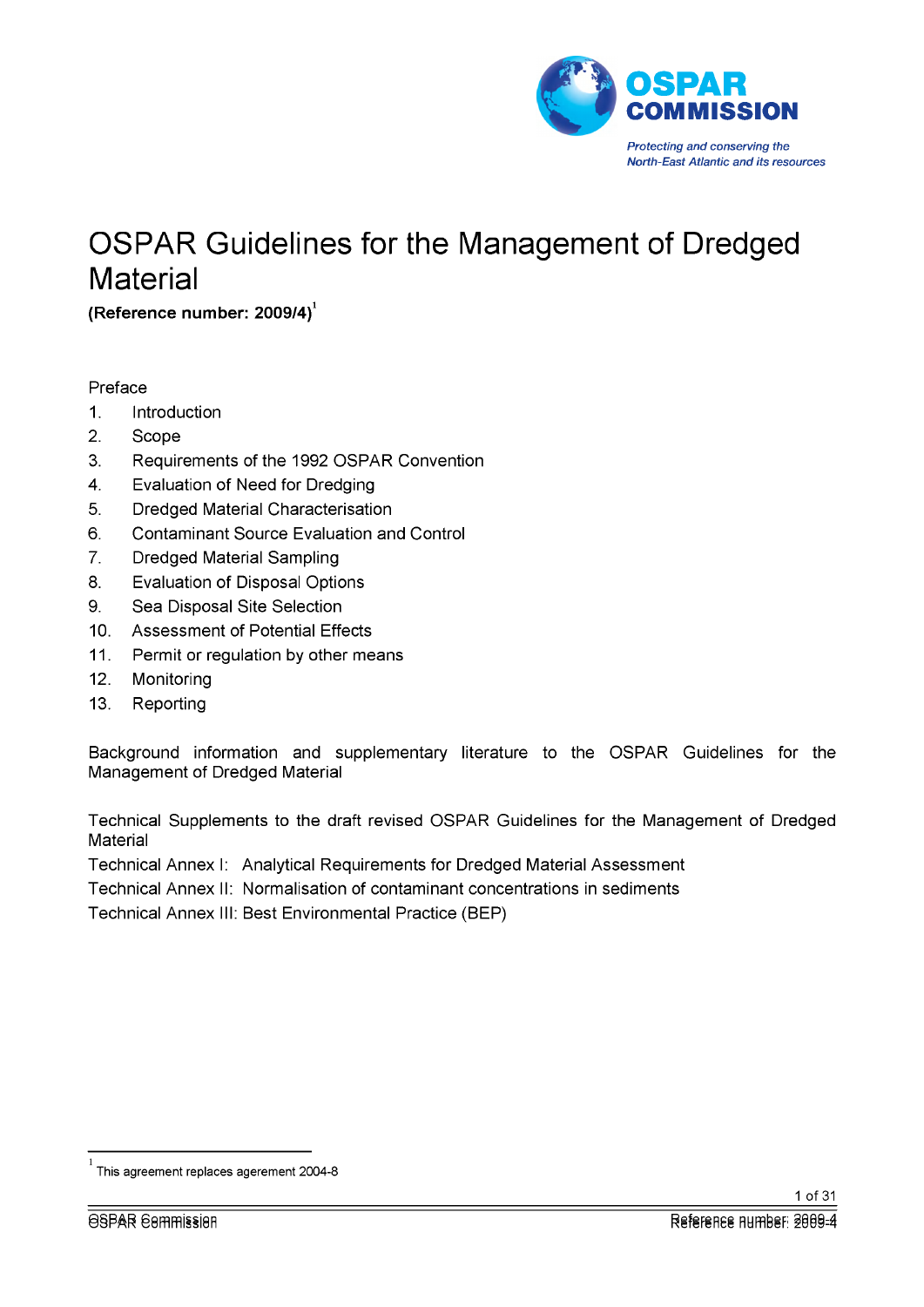# OSPAR Guidelines for the Management of Dredged **Material**

## Preface

These guidelines were adopted at the 2009 Meeting of the OSPAR Biodiversity and Ecosystems Committee. Contracting Parties are obliged to take these guidelines into consideration in their authorisation or regulation procedures for dredged material. It will, however, be implicit that the detailed procedures described in the guidelines will not be applicable in all national or local circumstances.

## **1. Introduction**

1.1 Dredging is essential to maintain navigation in ports and harbours as well as for the development of port facilities. Much of the material removed during these necessary activities requires disposal at sea. Most of the material dredged from within the OSPAR maritime area is, by its nature, either uncontaminated or only slightly contaminated by human activity (i.e. at, or close to, natural background levels). However, a smaller proportion of dredged material is contaminated to an extent that major environmental constraints need to be applied when depositing these sediments.

1.2 Within the framework of the Convention for the Protection of the Marine Environment of the North-East Atlantic (hereinafter called the 1992 OSPAR Convention), dredged materials have been listed in Article 3.2 of Annex II as being permitted to be dumped at sea, as an exception from the general prohibition from dumping in Article 3 (2).

## **2. Scope**

2.1 The guidelines are designed to assist Contracting Parties in the management of dredged material in ways that will prevent and eliminate pollution in accordance with Annex II to the 1992 OSPAR Convention, and protect marine species and habitats in the OSPAR maritime area in accordance with Annex V. The guidelines in particular address the disposal of dredged material by dumping in the maritime area and the relocation of sediments, due to hydrodynamic and sidecast dredging as well as its subsequent deposition. In the following, "dredged material" includes sediments relocated due to hydrodynamic and sidecast dredging, and "disposal at sea" includes relocation of sediments due to these techniques.

2.2 It is recognised that both removal and disposal of dredged sediments may cause harm to the marine environment. Contracting Parties are therefore encouraged to exercise control over both dredging and disposal operations using a Best Environmental Practice (BEP) approach designed to minimise both the quantity of material that has to be dredged and the impact of the dredging and disposal activities in the maritime area - see Technical Annex III. Contracting Parties are encouraged to develop local, regional and national dredging and disposal management plans in order to minimize the possible impacts and maximizing possible benefits from dredging and disposal. Advice on environmentally acceptable dredging techniques is available from a number of international organisations e.g. the Permanent International Association of Navigation Congresses (PIANC).

2.3 In the context of these guidelines, dredged materials are deemed to be sediments or rocks with associated water, organic matter etc. removed from areas that are normally or regularly covered by water, using dredging or other excavation equipment.

2.4 The terms "dumping" and "disposal" are used in accordance with Article I (f) and (g) of the 1992 OSPAR Convention.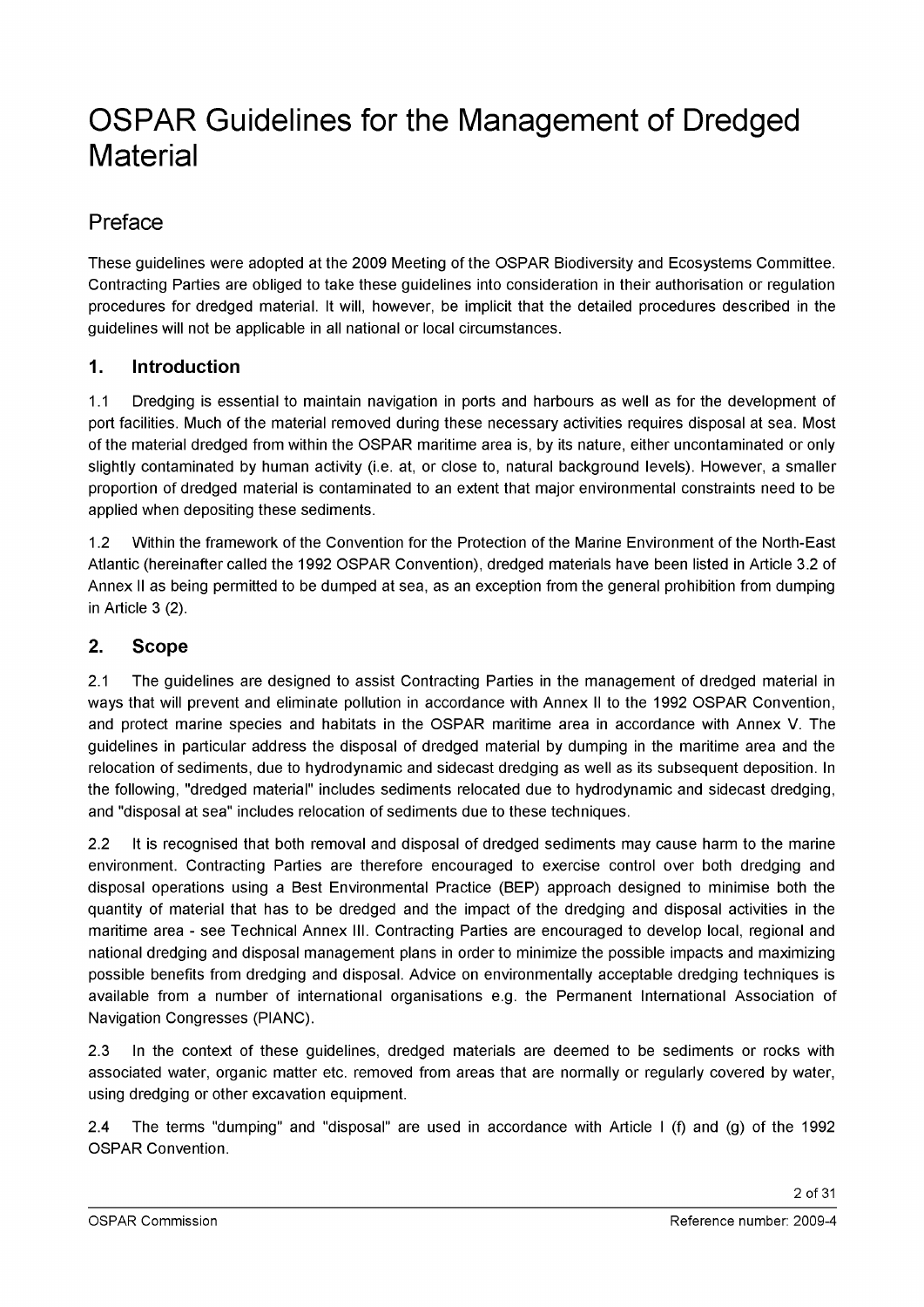2.5 The guidelines are primarily a scientific and technical framework for assessing dredged material proposed for disposal at sea. While economic considerations are acknowledged, they are not dealt with in detail in these guidelines.

2.6 The schematic shown in Figure 1 provides a clear indication of the stages in the application of this guidance where important decisions should be made. In general, national authorities should use this schematic in an iterative manner ensuring that all steps receive consideration before a decision is made to issue a permit.

# 2 **3. Requirements of the 1992 OSPAR Convention**

3.1 Article 2.1a requires Contracting Parties to take all possible steps to prevent and eliminate pollution and to take the necessary measures to protect the maritime area against the adverse effects of human activities so as to safeguard human health and to conserve marine ecosystems and, when practicable, restore marine areas which have been adversely affected.

3.2 Article 4 requires Contracting Parties to take all possible steps to prevent and eliminate pollution by dumping or incineration of wastes or other matter in accordance with the provisions of the 1992 OSPAR Convention, in particular as provided for in Annex II.

3.3 With regard to the dumping of wastes or other matter at sea that are permitted under Article 3(2) of Annex II of the 1992 OSPAR Convention, Article 4 (1)(a) of Annex II requires Contracting Parties to ensure that no such materials are dumped without authorisation or regulation by their competent authorities. In addition, Article 4 (1)(b) of Annex II requires Contracting Parties to ensure that such authorisation or regulation is in accordance with the relevant applicable criteria, guidelines and procedures adopted by the Commission.

3.4 Furthermore, Article 4 (3) of Annex II requires Contracting Parties to keep records and report to the Commission on the nature and quantities of wastes or other matter dumped at sea in accordance with Article 4(1) of Annex II and the locations and methods of dumping used. To this end, OSPAR has agreed on reporting formats for the submission of data on dumping operations at sea.

3.5 Article 2 of Annex V to the OSPAR Convention, requires Contracting parties to protect and conserve the ecosystems and the biological diversity of the maritime area, and to restore, when practicable, marine areas which have been adversely affected and cooperate in adopting programmes and measures for the control of the human activities identified by the application of Appendix 3. To this end, Article 2 (2)(d)(ii) of the OSPAR Strategy on Biological Diversity and Ecosystems, includes dredging for navigational purposes other than within harbours on the candidate list of human activities to be further assessed and controlled by the Commission.

## **4. Evaluation of need for dredging**

4.1 There are a number of dredging activities which may give rise to the need to dispose of sediments. These include:

a. Capital dredging - for navigation, to enlarge or deepen existing channel and port areas or to create new ones; and for engineering purposes; e.g. trenches for pipes, cables and immersed tube tunnels, removal of material unsuitable for foundations, removal of overburden for aggregate extraction;

<sup>2</sup>

All Article or Annex references mentioned in this chapter refer to the 1992 OSPAR Convention as amended by the 1998 inclusion of Annex V and Appendix 3.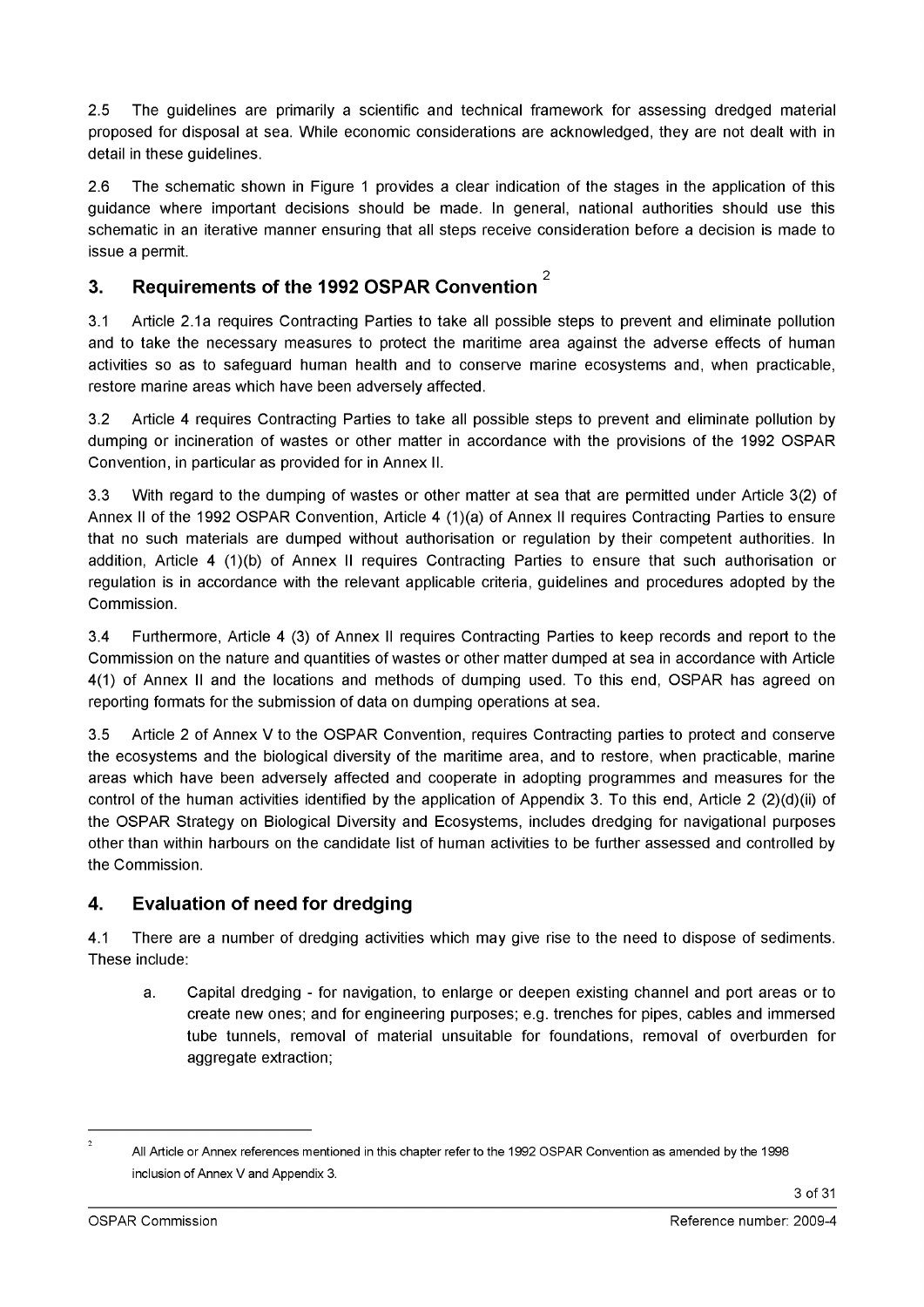- b. Maintenance dredging to ensure that channels, berths or construction works are maintained at their designed dimensions (i.e. counteracting sedimentation and changes in morphology); and
- c. Clean-up dredging deliberate removal of contaminated material from the marine environment for human health and environmental protection purposes.

4.2 Before beginning a full assessment of the material and the disposal options the question should be asked "Is dredging necessary?". In the event of a subsequent full assessment indicating no acceptable options for disposal it will be necessary to re-address this question in a broader context.

4.3 In addition, attention needs to be given to ensuring that the quantities of material needing to be dredged are minimised as far as is practicable. This is dealt with further in Technical Annex III under 'Optimise the disposed quantities'.

## **5. Dredged material characterisation**

5.1 Guidance on the selection of determinants and methods of contaminant analysis, together with procedures to be used for normalisation and quality assurance purposes, will be found in the Technical Annexes. It is envisaged that developments in biological testing techniques might eventually provide sufficient information to assess the potential impact of the contaminants in the material, so that less reliance would need to be placed on chemical testing.

5.2 If dredged material is so poorly characterised that proper assessment cannot be made of its potential impacts on human health and the environment, it shall not be dumped.

#### **Exemptions from detailed characterisation**

5.3 Dredged material may be exempted from the testing referred to in paragraphs 5.5 to 5.10 of these Guidelines (but note that the information listed in paragraph 5.4 below will still be required) if any of the criteria below are met:

- a. it is composed of previously undisturbed geological material; or
- b. it is composed almost exclusively of sand, gravel or rock; or
- c. in the absence of appreciable past and present pollution sources and when the quantity of dredged material from operations does not exceed 10 000 tonnes per year.

In relation to 5.3b and 5.3c the exemption from testing should be supported by local information so as to provide reasonable assurance that the dredged material has not been contaminated.

Dredged material that does not meet at least one of these requirements will need further stepwise characterisation to assess its potential impact *(i.e.* see paragraphs 5.4-5.9).

#### **Physical characterisation**

5.4 The following information is required:

- a. the amount of material;
- b. anticipated or actual loading rate of material at the disposal site;
- c. sediment characteristics preferably by grain size analysis (laser or sieving methods) or exceptionally on the basis of visual determination *(i.e.* clay/silt/sand/gravel/boulder).

Evaluation of the physical characteristics of sediments for disposal is necessary to determine potential impacts and the need for subsequent chemical and/or biological testing (cf. Technical Annex I for further guidance).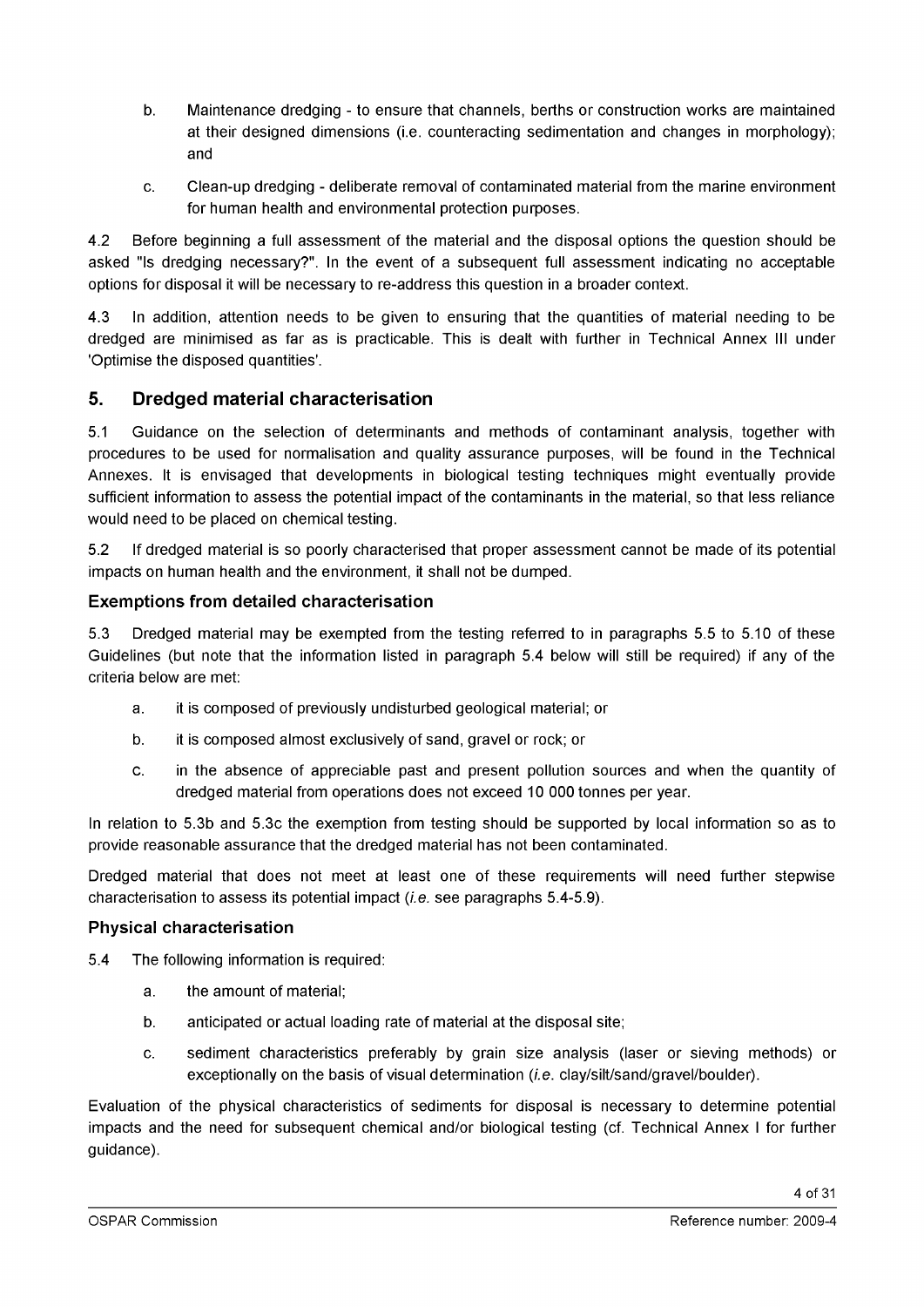#### **Chemical characterisation**

5.5 Sufficient information for chemical characterisation may be available from existing sources. In such cases new measurements may not be required of the potential impact of similar material in the vicinity, provided that this information is still reliable and has been obtained within the last 5 years. Details of the substances recommended to be determined are listed in Technical Annex I.

5.6 Considerations for additional chemical characterisation of dredged material are as follows:

- a. major geochemical characteristics of the sediment including redox status;
- b. potential routes by which contaminants could reasonably have been introduced to the sediments;
- c. industrial and municipal waste discharges (past and present);
- d. probability of contamination from agricultural and urban surface runoff;
- e. spills of contaminants in the area to be dredged;
- f. source and prior use of dredged materials (e.g., beach nourishment); and
- g. natural deposits of minerals and other natural substances.

5.7 Further information may also be useful in interpreting the results of chemical testing (cf. Technical Annex I).

#### **Biological characterisation**

5.8 If the potential impacts of the dredged material to be dumped cannot be adequately assessed on the basis of the chemical and physical characterisation and available biological information, biological testing should be conducted. Further detailed guidance on biological testing is provided in Technical Annex I.

5.9 Biological tests should incorporate species that are considered appropriately sensitive and representative and should determine, where appropriate.

- a. acute toxicity;
- b. chronic toxicity;
- c. the potential for bioaccumulation; and
- d. the potential for tainting.

5.10 Assessment of habitats communities and populations may be conducted in parallel with chemical and physical characterisation, *e.g.* triad approach. It is important to ascertain whether adequate scientific information exists on the characteristics and composition of the material to be dumped and on the potential impacts on marine life and human health.

#### **Action List**

5.11 The Action List is used as a screening mechanism for assessing properties and constituents of dredged material with a set of criteria for specific substances. It should be used for dredged material management decisions, including the identification and development of source control measures as described in Section 6 below. The criteria should reflect experience gained relating to the potential effects on human health or the marine environment.

5.12 Action List levels should be developed on a national or regional basis and might be set on the basis of concentration limits, biological responses, environmental quality standards, flux considerations or other reference values. They should be derived from studies of sediments that have similar geochemical properties to those from the ones to be dredged and/or to those of the receiving system. Thus, depending upon natural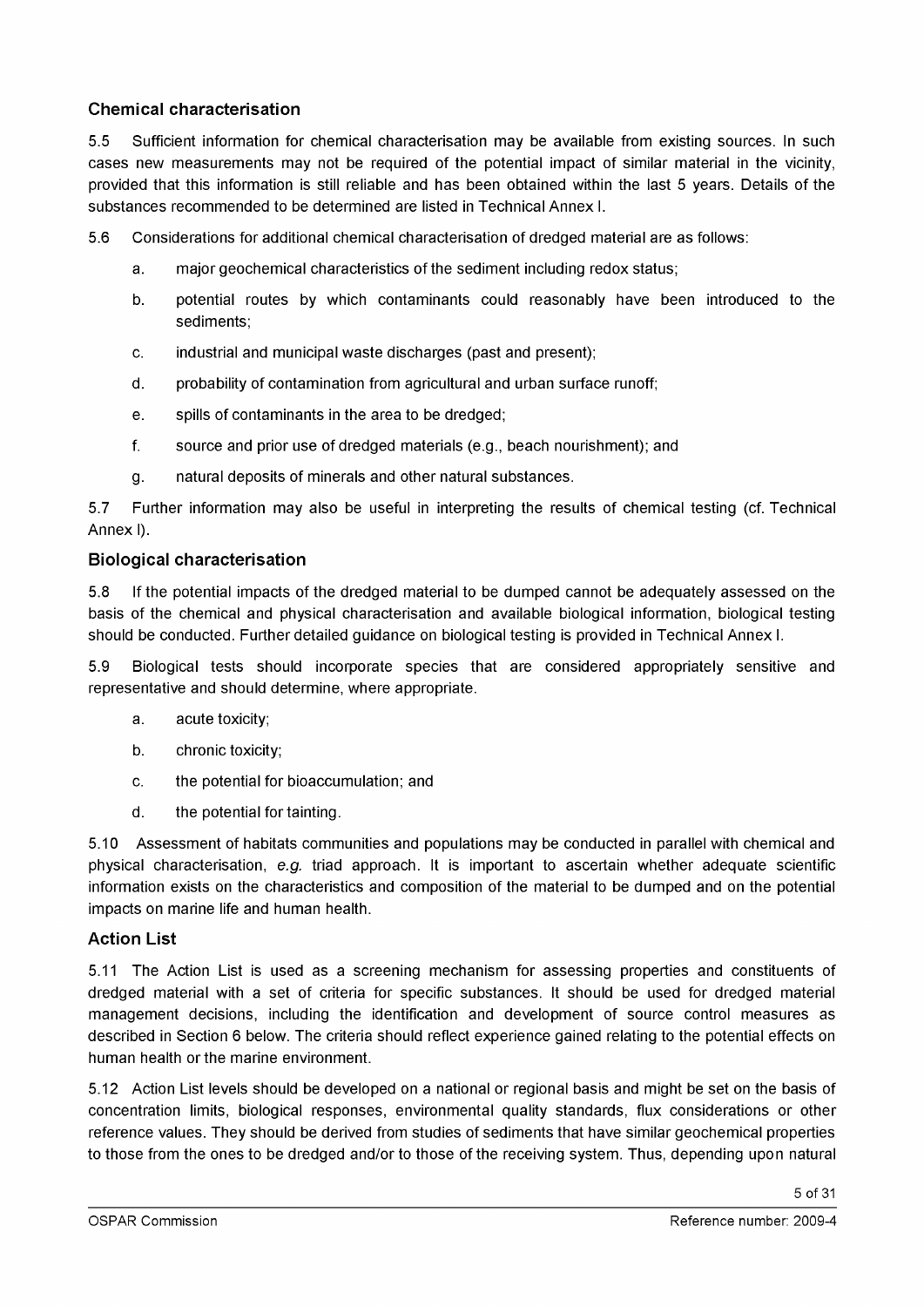variation in sediment geochemistry, it may be necessary to develop individual sets of criteria for each area in which dredging or disposal is conducted. With a view to evaluating the possibilities for harmonising or consolidating the criteria referred to above, Contracting Parties are requested to inform the OSPAR Commission of the criteria adopted or revisions, as well as the scientific basis for the development and refinement of these criteria.

- 5.13 An Action List may include an upper and lower level giving these possible actions:
	- a. material which contains specified contaminants or which causes e.g. biological responses, in excess of the relevant upper levels should generally be considered unsuitable for disposal at sea;
	- b. material of intermediate quality, below the upper level but exceeding the lower level, should require more detailed assessment before suitability for disposal at sea can be determined ; and
	- c. material which contains contaminants below the relevant lower levels should generally be considered of little environmental concern for disposal at sea.
- 5.14 Action levels should be established at least for determinants on the Primary List in Technical Annex I.

5.15 If, as an option of least detriment, dredged material is disposed of at sea when one or more criteria exceed the upper level, a Contracting Party should:

- a. where appropriate, identify and develop source control measures with a view to meeting the criteria - see paragraphs 6.1 - 6.2 below;
- b. utilise disposal management techniques, including the use of containment or treatment methods, to mitigate the impact of the dumping operation on the marine environment see paragraphs 8.3 - 8.4 below; and
- c. report the fact to the Secretariat, including the reason for permitting the disposal, in accordance with the format for the Annual Reporting on Dumping Operations at Sea.

#### **6. Contaminant source evaluation and control**

6.1 Contamination of estuarine and coastal marine sediments both as a consequence of historical and present day inputs presents a continuing problem for the management of dredged material. High priority should be given to the identification of sources, reduction and prevention of further contamination of sediments and should address both point and diffuse sources. Successful implementation of prevention strategies will require collaboration among local, regional and national agencies with responsibility for the control of point and diffuse sources of contamination.

6.2 In developing and implementing the source control strategy, appropriate agencies should take into account:

- a. the continuing need for dredging;
- b. the hazards posed by contaminants and the relative contributions of the individual sources to these hazards;
- c. existing source control programmes and other regulations or legal requirements;
- d. the criteria for best available techniques (BAT) and best environmental practice (BEP) as defined in Appendix 1 of the 1992 OSPAR Convention, *inter alia*, as regards the technical and economic feasibility;
- e. the evaluation of the effectiveness of measures taken; and
- f. consequences of not implementing contaminant reduction.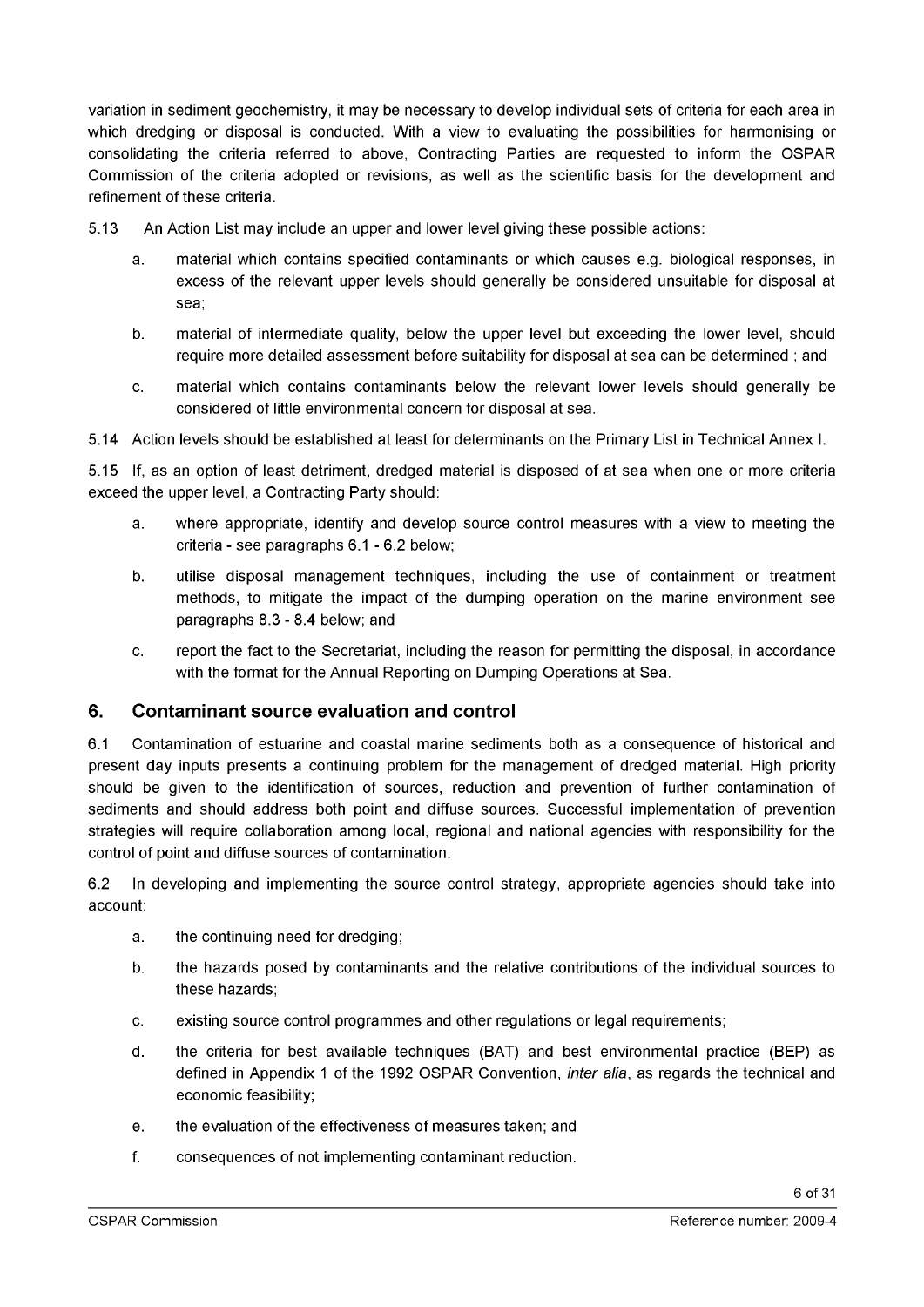6.3 In cases where there has been historical contamination or where control measures are not fully effective in reducing contamination to acceptable levels, disposal management techniques, including the use of containment or treatment methods may be required - see paragraphs 8.3 - 8.4 below.

## **7. Dredged material sampling**

## **Sampling for the purpose of issuing a dumping permit**

7.1 Dredged material that is not exempted under paragraph 5.3 will require analysis and testing (cf. Technical Annex I) to obtain sufficient information for permitting purposes. Judgement and knowledge of local conditions will be essential when deciding what information is relevant to any particular operation.

7.2 A survey of the area to be dredged should be carried out. The distribution and depth of sampling should reflect the size and depth of the area to be dredged, the amount to be dredged and the expected variability in the horizontal and vertical distribution of contaminants. Core samples should be taken where the depth of dredging and expected vertical distribution of contaminants suggest that this is warranted. In other circumstances, grab sampling will usually be sufficient. Sampling from dumping vessels or barges is not advisable for permitting purposes.

7.3 The following table gives an indication of the number of separate sampling stations required to obtain representative results, assuming a reasonably uniform sediment in the area to be dredged:

| Amount dredged $(m^3)$ | <b>Number of Stations</b> |
|------------------------|---------------------------|
| Up to 25 000           | 3                         |
| 25 000 - 100 000       | $4 - 6$                   |
| 100 000 - 500 000      | $7 - 15$                  |
| 500 000 - 2 000 000    | $16 - 30$                 |
| >2 000 000             | extra 10 per million $m3$ |

The number of sample stations can also be determined on the basis of the area to be dredged. Contracting Parties are encouraged to use the Guidelines for the Sampling and Analysis of Dredged Material Intended for Disposal at Sea (IMO, 2005).

7.4 Normally, the samples from each sampling station and different depths in the sediment should be analysed separately. However, if the sediment is clearly homogenous with respect to sediment texture, it may be possible to analyse composite samples from two or more adjacent sampling stations at a time, providing there are no distinctly different contaminant concentrations in different sub samples and care is taken to ensure that the results allow derivation of valid mean contaminant values. The original individual samples should, however, be retained until the permitting procedure has been completed, in case further analyses are necessary.

#### **Frequency of sampling**

7.5 If the results of the analyses indicate that the material is essentially 'clean' *(i.e.* below lower action level), sampling in the same area need not be repeated more frequently than once every 3 years, provided that there is no indication that the quality of the material has deteriorated.

7.6 It may be possible, following assessment of the results of an initial survey, to reduce either the number of sampling stations or the number of determinants and still provide sufficient information for permitting purposes. If a reduced sampling programme does not confirm the earlier analyses, the full survey should be repeated. If the list of determinants is reduced, further analysis of the complete list of determinants is advisable every 5 years.

7.7 In areas where there is a tendency for sediments to exhibit high levels of contamination, analysis of all the relevant determinants should be frequent and linked to the permit renewal procedure.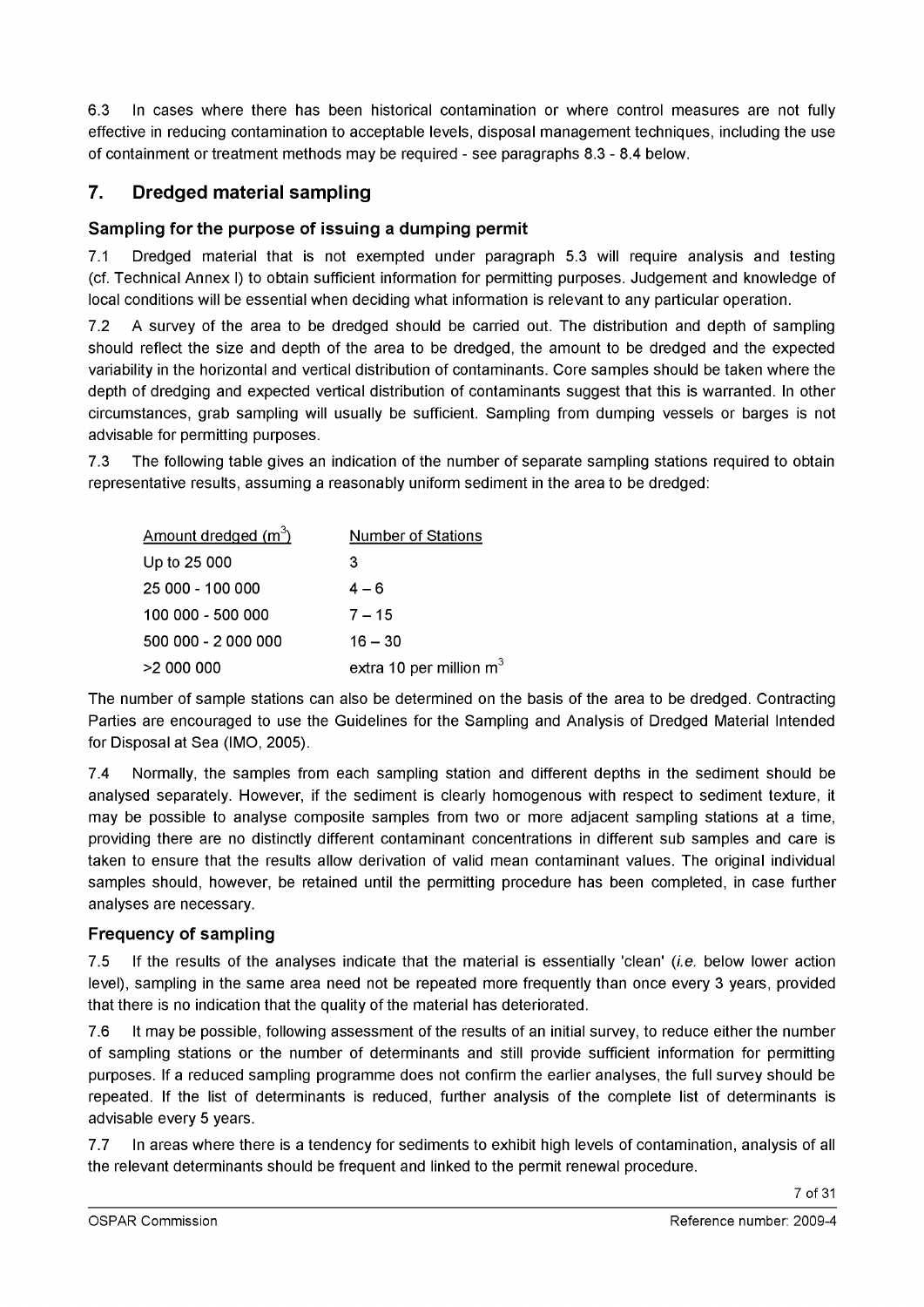## **8 Evaluation of disposal options**

8.1 The results of the physical/chemical/biological characterisation will indicate whether the dredged material, in principle, is suitable for disposal at sea. Where sea disposal is identified as an acceptable option, it is nonetheless important, recognising the potential value of dredged material as a resource, to consider the availability of beneficial uses.

## **Beneficial uses and alternative disposal options**

8.2 There is a wide variety of beneficial uses depending on the physical and chemical characteristics of the material. Generally, a characterisation carried out in accordance with these guidelines will be sufficient to match a material to possible uses such as:

- a. Engineered uses land creation and improvement, beach nourishment, offshore berms, capping material and fill;
- b. Agricultural and product uses aquaculture, construction material, liners; and
- c. Environmental enhancement restoration and establishment of wetlands, terrestrial habitats, nesting islands, and fisheries.

The technical aspects of beneficial uses are well-established and described in the literature - see the references section.

## **Options for material for which criteria exceed the upper level**

8.3 Where the characteristics of the dredged material are such that normal sea disposal would not meet the requirements of the 1992 OSPAR Convention, treatment or other management options should be considered. These options can be used to reduce or control impacts to a level that will not constitute an unacceptable risk to human health, or harm living resources, damage amenities or interfere with legitimate uses of the sea.

8.4 Treatment, such as separation of contaminated fractions, may make the material suitable for a beneficial use and should be considered before opting for sea disposal. Disposal management techniques to reduce or control impacts may include e.g. placement on or burial in the sea floor followed by clean sediment capping, or methods of containing dredged material in a stable manner. Advice on dealing with contaminated dredged material is available from PIANC (see references).

8.5 A permit to dump dredged material shall be refused if the permitting authority determines that appropriate opportunities exist to reuse, recycle or treat the material without undue risks to human health or the environment or disproportionate costs. The practical availability of other means of disposal should be considered in the light of a comparative risk assessment involving both dumping and the alternatives.

## **9. Sea disposal site selection**

9.1 The selection of a site for sea disposal involves considerations of an environmental nature and also economic and operational feasibility. Site selection should try to ensure that the disposal of dredged material does not interfere with, or devalue, legitimate commercial and economic uses of the marine environment nor produce undesirable effects on vulnerable marine ecosystems or species and habitats on the OSPAR List of Threatened and/or Declining Species and Habitats (Reference number 2008-6).

9.2 For the evaluation of a sea disposal site information should be obtained and assessed on the following, as appropriate:

- a. the physical, chemical and biological characteristics of the seabed (e.g., topography, sediment dynamics and transport, redox status, benthic biota);
- b. the physical, chemical and biological characteristics of the water column (e.g., hydrodynamics, dissolved oxygen, pelagic species); and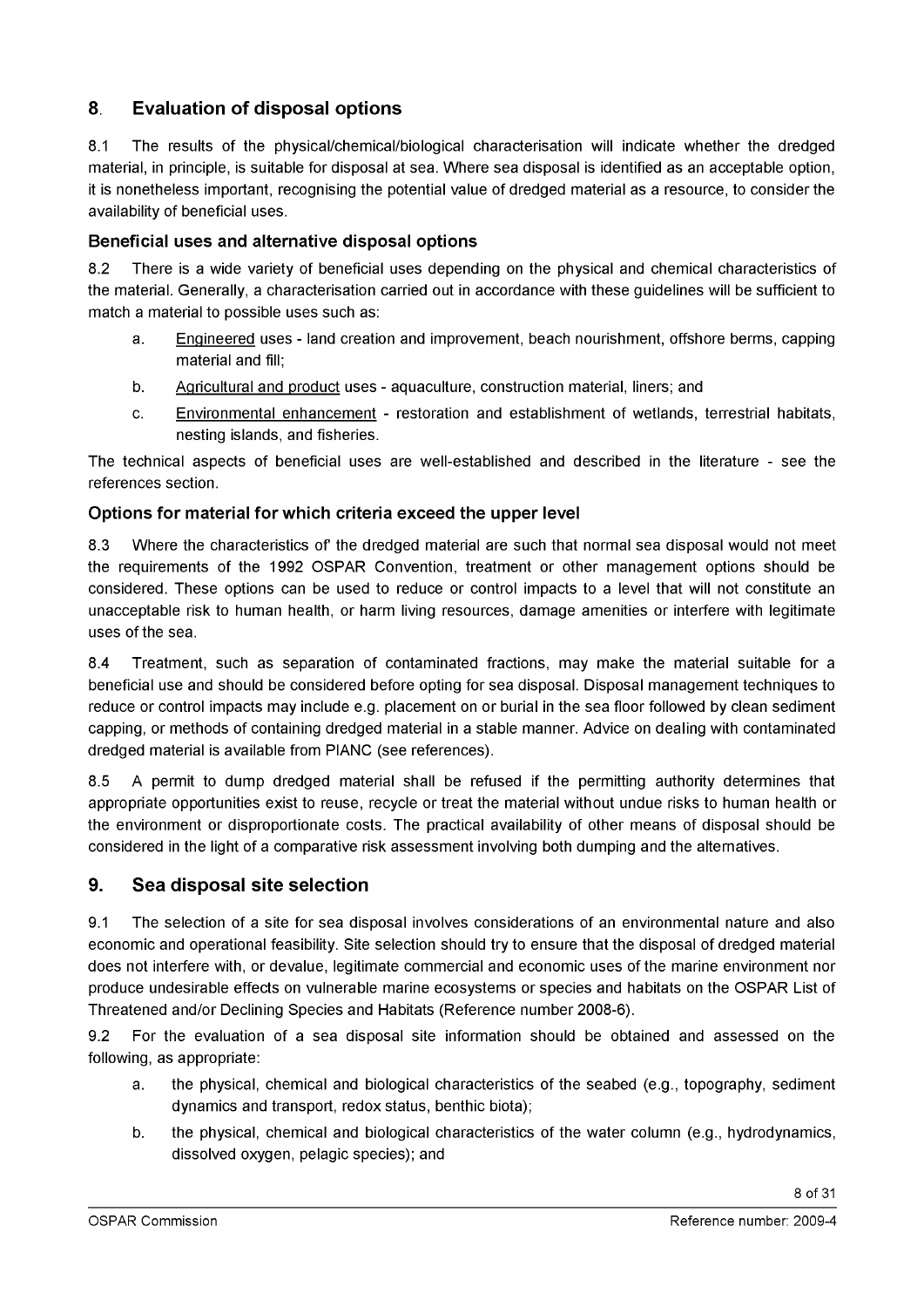- c. proximity to:
	- (i) areas of natural beauty or significant cultural or historical importance;.
	- (ii) areas of specific scientific or biological importance *(e.g.* Marine Protected Areas);
	- (iii) recreational areas;
	- (iv) subsistence, commercial and sport fishing areas;
	- (v) spawning, recruitment and nursery areas;
	- (vi) migration routes of marine organisms;
	- (vii) shipping lanes;
	- (viii) military exercise zones;
	- (ix) past munitions disposal sites;
	- (x) engineering uses of the sea such as undersea cables, pipelines, wind farms
	- (xi) areas of mineral resources *(e.g.* sand and gravel extraction areas).

Such information can be obtained from existing sources, complemented by field work where necessary.

9.3 The information on the characteristics of the sea disposal site referred to above is required to determine the probable fate and effects of the dumped material. The physical conditions in the vicinity of the sea disposal site will determine the transport and fate of the dredged material. The physico-chemical conditions can be used to assess the mobility and bioavailability of the chemical constituents of the material. The nature and distribution of the biological community and the proximity of the site of sea disposal to marine resources and amenities will, in turn, define the nature of the effects that are to be expected. Careful evaluation will allow determination of environmental processes that may dominate the transport of material away from the sea disposal site. The influence of these processes may be reduced through the imposition of permit conditions.

9.4 In some cases, dumping can augment existing effects attributable to inputs of contaminants to coastal areas through land runoff and discharge, from the atmosphere, resource exploitation and maritime transport. These existing stresses on biological communities should be considered as part of the assessment of potential impacts caused by dumping. The proposed method of dumping and potential future uses of resources and amenities in the marine receiving area should also be taken into account.

9.5 Information from baseline and monitoring studies at already established dumping sites will be important in the evaluation of any new dumping activity at the same site or nearby.

9.6 The use of open-sea sites at distant off-shore locations is seldom an environmentally desirable solution to the prevention of marine pollution by contaminated dredged material.

9.7 The dredged material which is acceptable for sea disposal and the sediments at the disposal site, or in case of a dispersive disposal site of the receiving area, should be of similar characteristics as far as possible.

## **10. Assessment of potential effects**

#### **Disposal sites**

10.1 Assessment of potential effects should lead to a concise statement of the expected consequences of the disposal option *(i.e.* the Impact Hypothesis). Its purpose is to provide a basis for deciding whether to approve or reject the proposed disposal option and for defining environmental monitoring requirements.

10.2 This assessment should integrate information on the characteristics of the dredged material and the proposed disposal site conditions. It should comprise a summary of the potential effects on human health, living resources, amenities and other legitimate uses of the sea and should define the nature, temporal and spatial scales and duration of expected impacts based on reasonably pessimistic assumptions.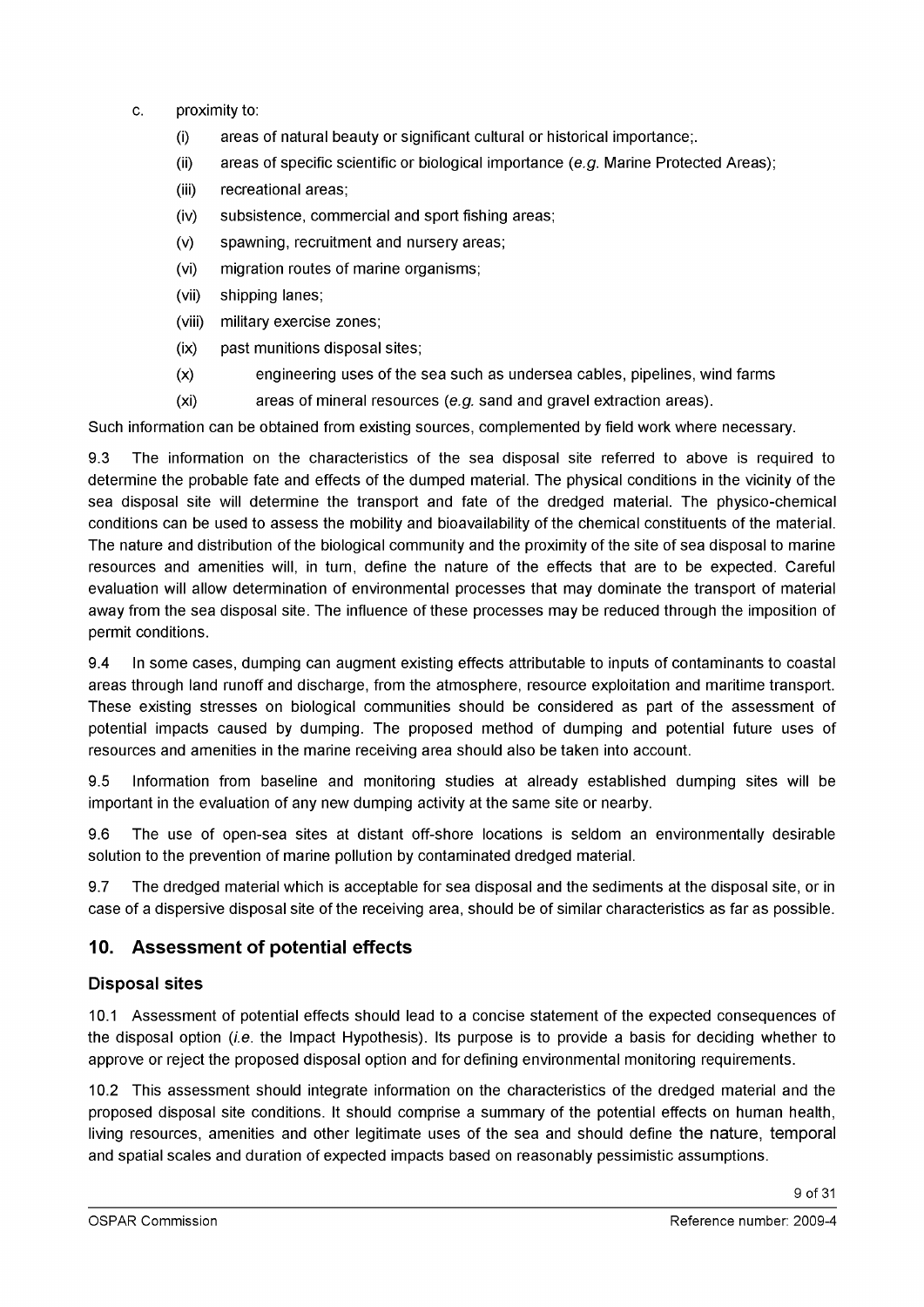10.3 In order to develop the hypothesis, it may be necessary to conduct a baseline survey which describes not only the environmental characteristics, but also the variability of the environment. It may be helpful to develop sediment transport, hydrodynamic and other models, to determine possible effects of disposal.

10.4 For a retentive site, where the material deposited will remain within the vicinity of the site, the assessment should delineate the area that will be substantially altered by the presence of the deposited material and what the severity of these alterations might be. At the extreme, this may include an assumption that the immediate receiving area is entirely smothered. In such a case, the likely timescale of recovery or recolonisation should be projected after disposal operations have been completed as well as the likelihood that re-colonisation will be similar to, or different from, the existing benthic community structure. The assessment should specify the likelihood and scale of residual impacts outside the primary zone.

10.5 In the case of a dispersive site, the assessment should include a definition of the area likely to be altered in the shorter term by the proposed disposal operation (i.e., the near-field) and the severity of associated changes in that immediate receiving environment. It should also specify the likely extent of longterm transport of material from this area and what this flux represents in relation to existing transport fluxes in the area, thereby permitting a statement regarding the likely scale and severity of effects in the long-term and far-field.

10.6 If applicable, the "Council Directive 97/11 /EC of 3 March 1997 amending Directive 85/337/EEC on the Assessment of the Effects of Certain Public and Private Projects on the Environment" of the European Community, which requires environmental impact assessments in case of capital dredging operations (and optionally to maintenance dredging) should be taken into account when assessing potential impacts of dredged material disposal. Where applicable, the EU-Habitats Directive (92/43/EEC) may require an appropriate assessment and the EU-Landfill (99/31/EC) and Water Framework Directives (2000/60/EC) may have implications for dredging and disposal operations. Additionally Directive 2008/56/EC Establishing a Framework for Community Action in the Field of Marine Environmental Policy (Marine Strategy Framework Directive) specifies the disposal of dredged material as a possible pressure with regard to physical loss or damage which needs to be considered when assessing the status of the marine environment.

10.7 The Convention on Biological Diversity has produced guidance on biodiversity issues in relation to Environmental Impact Assessment that should be taken into account, when appropriate.

## **Nature of the impact**

10.8 All dredged materials have a significant physical impact at the point of disposal. This impact includes covering of the seabed and local increases in suspended solids levels. Physical impact may also result from the subsequent transport, particularly of the finer fractions, by wave and tidal action and residual current movements.

10.9 Biological consequences of these physical impacts include smothering of benthic organisms in the dumping area and potentially in the surrounding area. In comparatively rare circumstances, the physical impacts can also interfere with the migration offish *(e.g.* the impact of high levels of turbidity on salmonids in estuarine areas) or crustaceans *(e.g.* if deposition occurs in the coastal migration path of crabs).

10.10 The toxicological and bioaccumulation effects of dredged material constituents should be assessed. Disposal of sediments with low levels of contamination is not devoid of environmental risk and requires consideration of the fate and effects of dredged material and its constituents. Substances in dredged material may undergo physical, chemical and biochemical changes when entering the marine environment and these changes should be considered in the light of the eventual fate and potential effects of the material. It should also be taken into account that disposal at sea of certain substances may disrupt the sensory capabilities of the fish and may mask natural characteristics of sea water or tributary streams, thus confusing migratory species which e.g. fail to find spawning grounds or food.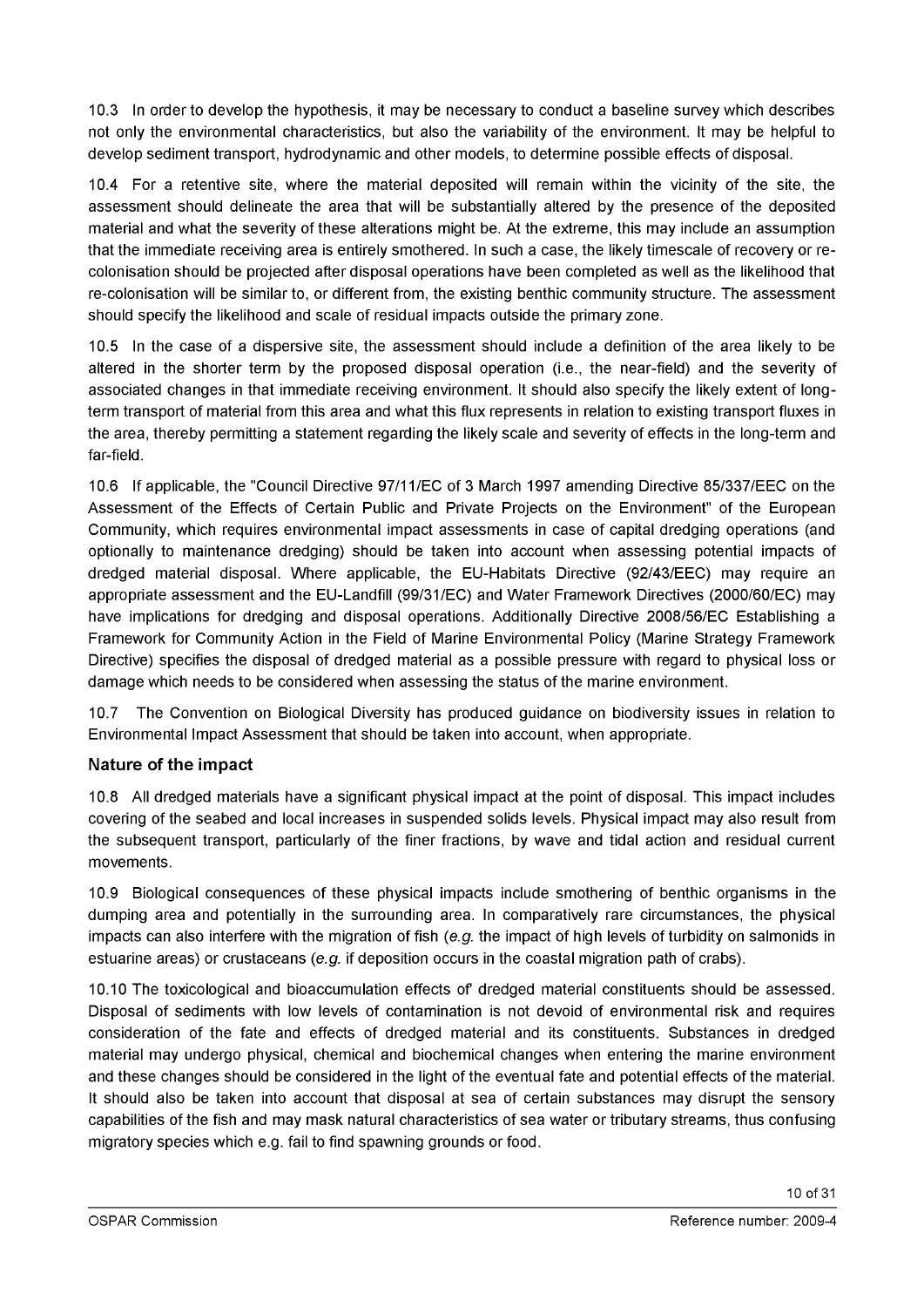10.11 In relatively enclosed waters, such as some estuarine, archipelagic and fjordic situations, sediments with a high chemical or biological oxygen demand *(e.g.* organic carbon-rich) could adversely affect the oxygen regime of the receiving environment while sediments with high levels of nutrients could significantly affect the nutrient flux.

10.12 An important consequence of the physical presence of dredged material disposal activities is interference with fishery activities and in some instances with navigation and recreation. These problems can be aggravated if the sediment characteristics of the dredged material are very dissimilar to that of the ambient sediment or if the dredged material is contaminated with bulky harbour debris such as wooden beams, scrap metal, pieces of cable etc.

10.13 Particular attention should be given to dredged material containing significant amounts of oil or other substances that have a tendency to float following re-suspension in the water column. Such materials should not be dumped in a manner or at a location which may lead to interference with protected species and habitats, fishing, shipping, amenities or other beneficial uses of the marine environment.

## **11. Permit or regulation by other means**

11.1 If sea disposal is the selected option, then a permit or regulation by other means (which is in compliance with these guidelines) authorising sea disposal must be issued in advance. In granting a permit, the immediate impact of dredged material occurring within the boundaries of the disposal site such as alterations to the local, physical, chemical and biological environment is accepted by the permitting or supervising authority. Notwithstanding these consequences, the conditions under which a permit for sea disposal is issued should be such that environmental change beyond the boundaries of the disposal site are as far below the limits of allowable environmental change as practicable. The disposal operation should be permitted subject to conditions which further ensure that environmental disturbance and detriment are minimised and benefits maximised.

11.2 The permit is an important tool for managing sea disposal of dredged material and will contain the terms and conditions under which sea disposal may take place as well as provide a framework for assessing and ensuring compliance.

11.3 Permit conditions should be drafted in plain and unambiguous language and will be designed to ensure that:

- a. only those materials which have been characterised and found acceptable for sea disposal, based on the impact assessment, are dumped;
- b. the material is disposed of at the selected disposal site;
- c. any necessary disposal management techniques identified during the impact analysis are carried out; and
- d. any monitoring requirements are fulfilled and the results reported to the permitting or supervising authority.

#### **Management of the disposal operation**

11.4 Where appropriate, disposal vessels should be equipped with accurate positioning systems and the activity of the vessels may be reported to the permitting or supervising authority. Disposal vessels and operations should be inspected regularly to ensure that the conditions of the disposal permit are being complied with and that the crew are aware of their responsibilities under the permit. Ships' records and automatic monitoring and display devices (e.g. black-boxes), where these have been fitted, should be inspected to ensure that disposal is taking place at the specified disposal site.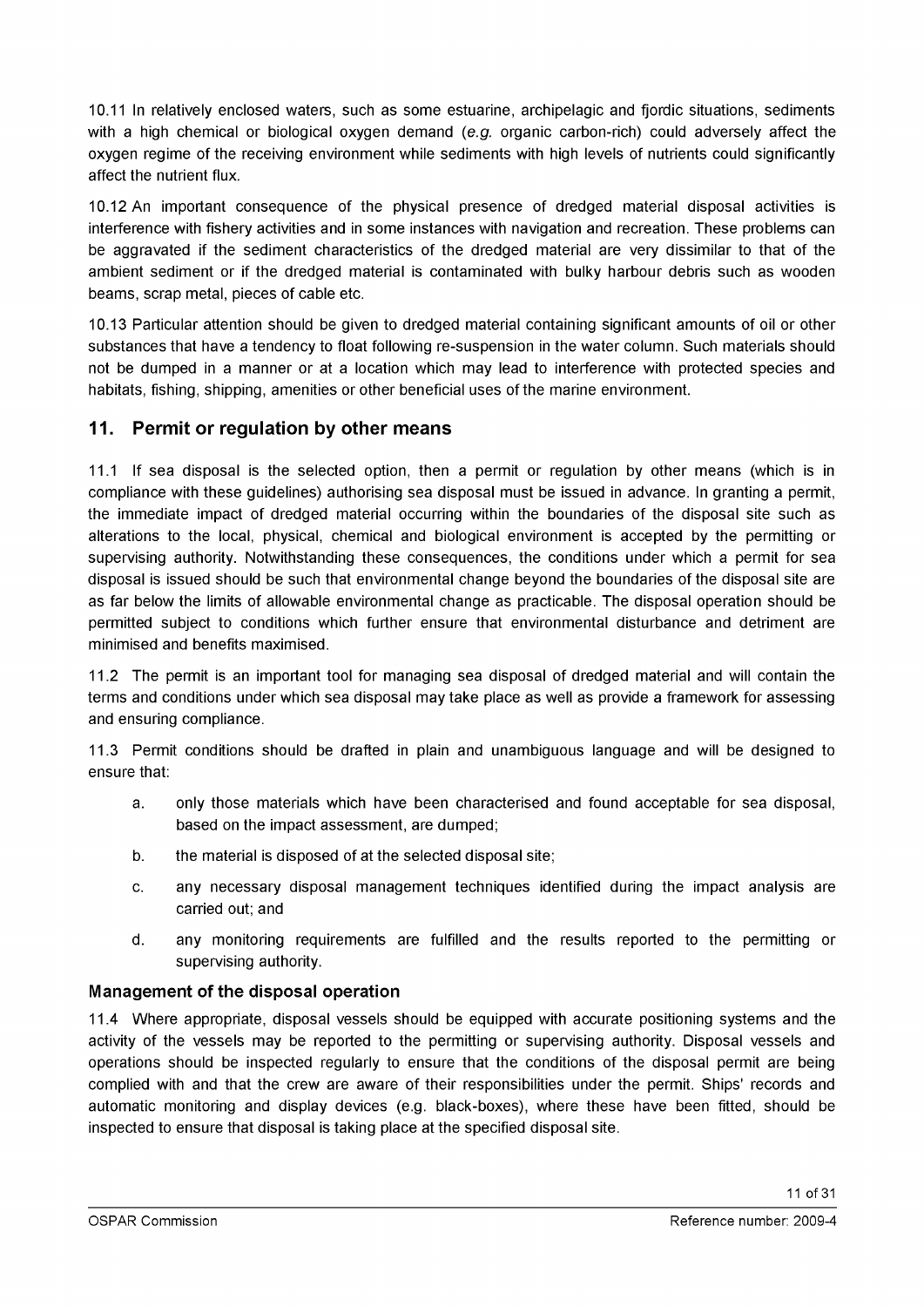11.5 This section deals with management techniques to minimise the physical effects of dredged material disposal. The key to management lies in careful site selection and an assessment of the potential for conflict with other interests and activities. In addition, appropriate methods of dredging and of disposal should be chosen in order to minimise the environmental effects. Guidance is given in Technical Annex III.

11.6 In most cases, blanketing of a comparatively small area of seabed is considered to be an acceptable environmental consequence of disposal. To avoid excessive degradation of the seabed as a whole, the number of sites should be limited as far as possible and each site should be used to the maximum extent that will not interfere with navigation.

11.7 Effects can be minimised by ensuring that, as far as possible, the dredged material and the sediments in the receiving area are similar. Locally, impacts may also be reduced if the deposition area is subject to natural physical disturbance. In areas where natural dispersion is low or unlikely to be significant and where reasonably clean, finer-grained dredged material is concerned, it may be appropriate to use a deliberately dispersive disposal strategy to prevent or reduce blanketing, particularly of a smaller site.

11.8 The rate of deposition of dredged material can be an important consideration since it will often have a strong influence on the impacts at the disposal site. It may therefore need to be controlled to ensure that the environmental management objectives for the site are not exceeded.

11.9 The infilling of depressions, deliberate capping or other contained methods of disposal of dredged material deposits may be appropriate in certain circumstances to avoid interference with fishing or other legitimate activities.

11.10 Temporal restrictions on dumping activities may be appropriate such as tidal and/or seasonal restrictions to prevent interference with e.g. nature protection, anthropogenic uses, migration, spawning or seasonal fishing activity.

## **12. Monitoring**

12.1 Monitoring in relation to disposal of dredged material is defined as measurements of compliance with permit requirements and of the condition and changes in condition of the receiving area to assess the Impact Hypothesis upon which the issue of a disposal permit was approved.

12.2 The effects of dredged material disposal are likely to be similar in many areas, and it would be very difficult to justify (on scientific or economic grounds) monitoring all sites, particularly those receiving small quantities of dredged material. It is therefore more appropriate, and cost effective, to concentrate on detailed investigations at a few carefully chosen sites (e.g. those subject to large inputs of dredged material) to obtain a better understanding of processes and effects.

12.3 It may usually be assumed that suitable specifications of existing (pre-disposal) conditions in the receiving area are already contained in the application for disposal

12.4 The impact Hypothesis forms the basis for defining the monitoring programme. The measurement programme should be designed to ascertain that changes in the receiving environment are within those predicted. In designing a monitoring programme the following questions must be answered:

- a. what testable hypotheses can be derived from the Impact Hypothesis?
- b. what measurements (e.g. type, location, frequency, performance requirements) are required to test these hypotheses?
- c. what should be the temporal and spatial scale of measurements?
- d. how should the data be managed and interpreted?

12.5 The permitting or supervising authority is encouraged to take account of relevant research information in the design and modification of monitoring programmes. Measurements should be designed to determine two things:

a. whether the zone of impact differs from that projected; and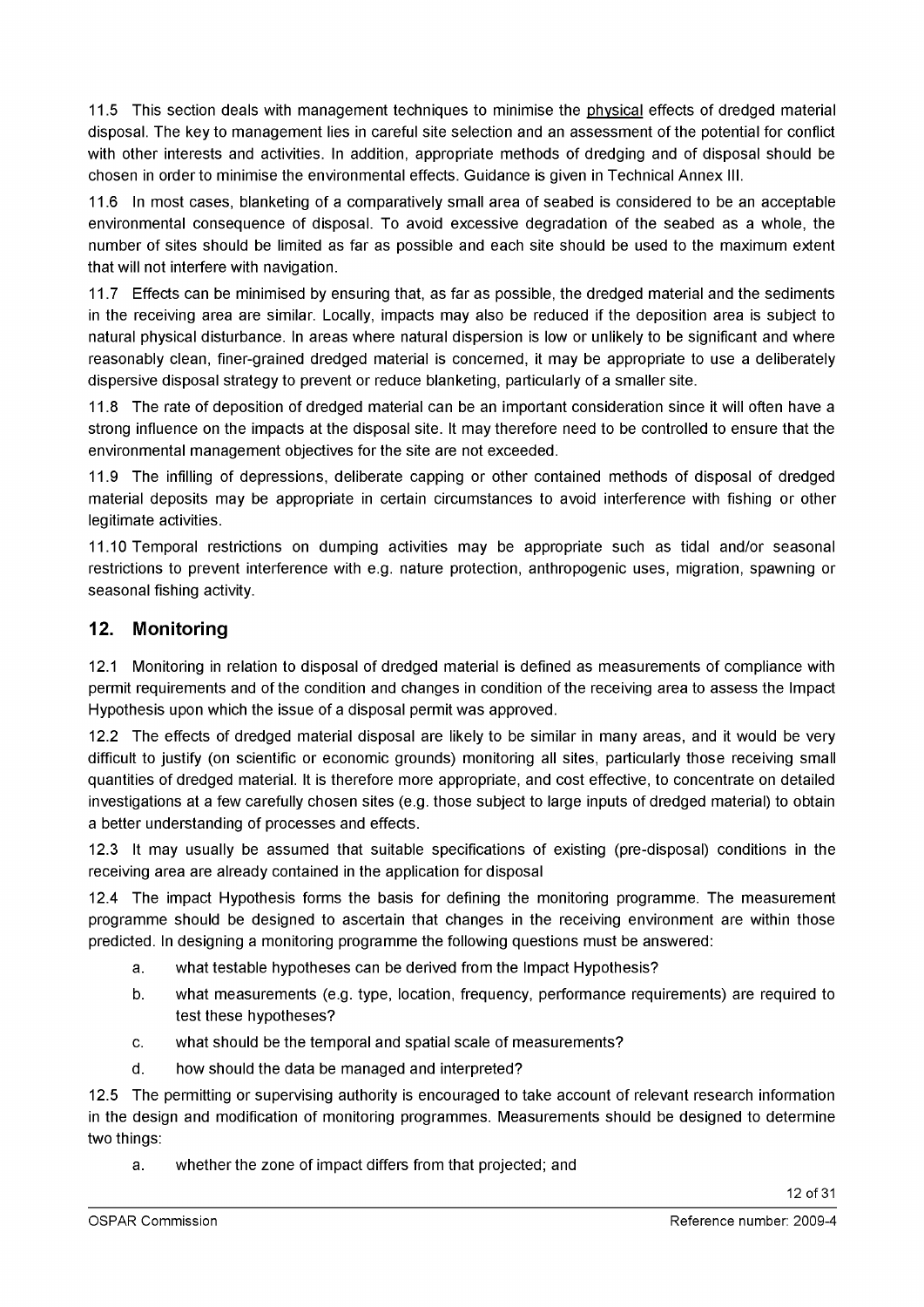b. whether the extent of change protected outside the zone of impact is within the scale predicted.

The first of these questions can be answered by designing a sequence of measurements in space and time that circumscribe the projected zone of impact to ensure that the projected spatial scale of change is not exceeded. The second question can be answered by the acquisition of measurements that provide information on the extent of change that occurs outside the zone of impact after the disposal operation. Frequently, this latter suite of measurements will only be able to be based on a null hypothesis - that no significant change can be detected.

#### **Feedback**

12.6 Information gained from field monitoring, (or other related research studies) can be used to:

- a. modify or terminate the field monitoring programme;
- b. modify or revoke the permit; and
- c. refine the basis on which applications to dump dredged material at sea are assessed.

12.7 Concise statements of monitoring activities should be prepared. Reports should detail the measurements made, results obtained and how these data relate to the monitoring objectives. The frequency of reporting will depend upon the scale of disposal activity and the intensity of monitoring.

## **13. Reporting**

13.1 Reporting of permits issued and amounts of dredged material, dumped together with the associated contaminants, is required according to the 1992 OSPAR Convention - see paragraph 3.4 above. The characterisation process is designed to provide information for permitting purposes. However, it will also provide some information on the contribution of dredged material to total inputs and, at the present time, it is considered the only approach available for this purpose. It is assumed that materials exempted from analysis represent insignificant inputs of contaminants and therefore it is not necessary to calculate or report contaminant loads. See paragraph 3.4 for the basis of this reporting requirement.

13.2 Together with contaminant data, information on the methods of determination and on quality assurance of analyses of dumped material should be provided as requested in the Reporting Format (Agreement 2009/3).

13.3 Contracting Parties should also inform the Secretariat of their monitoring activities and submit reports when they are available.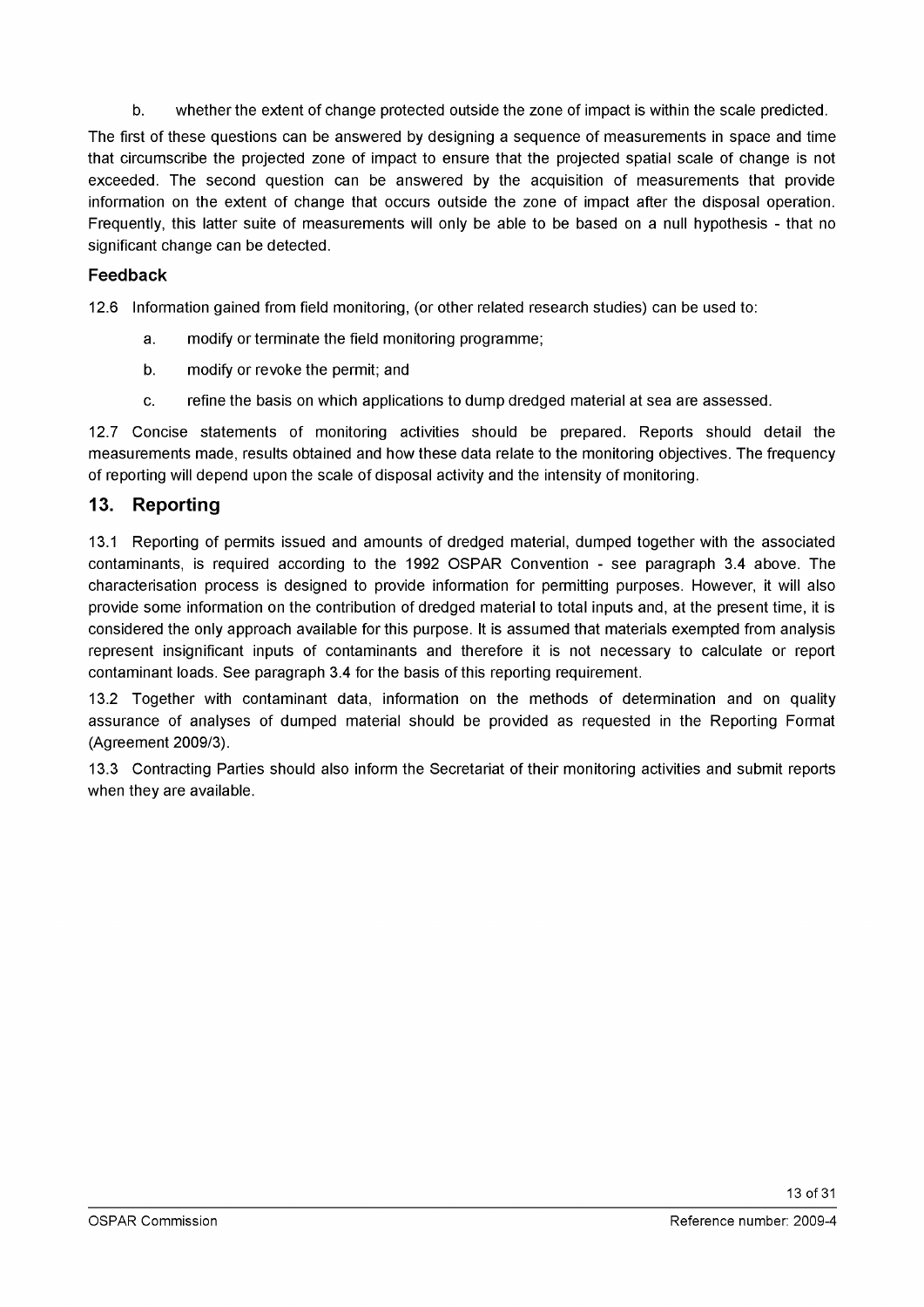## **Figure 1**

**Steps to be considered in assessing permits application for sea disposal**

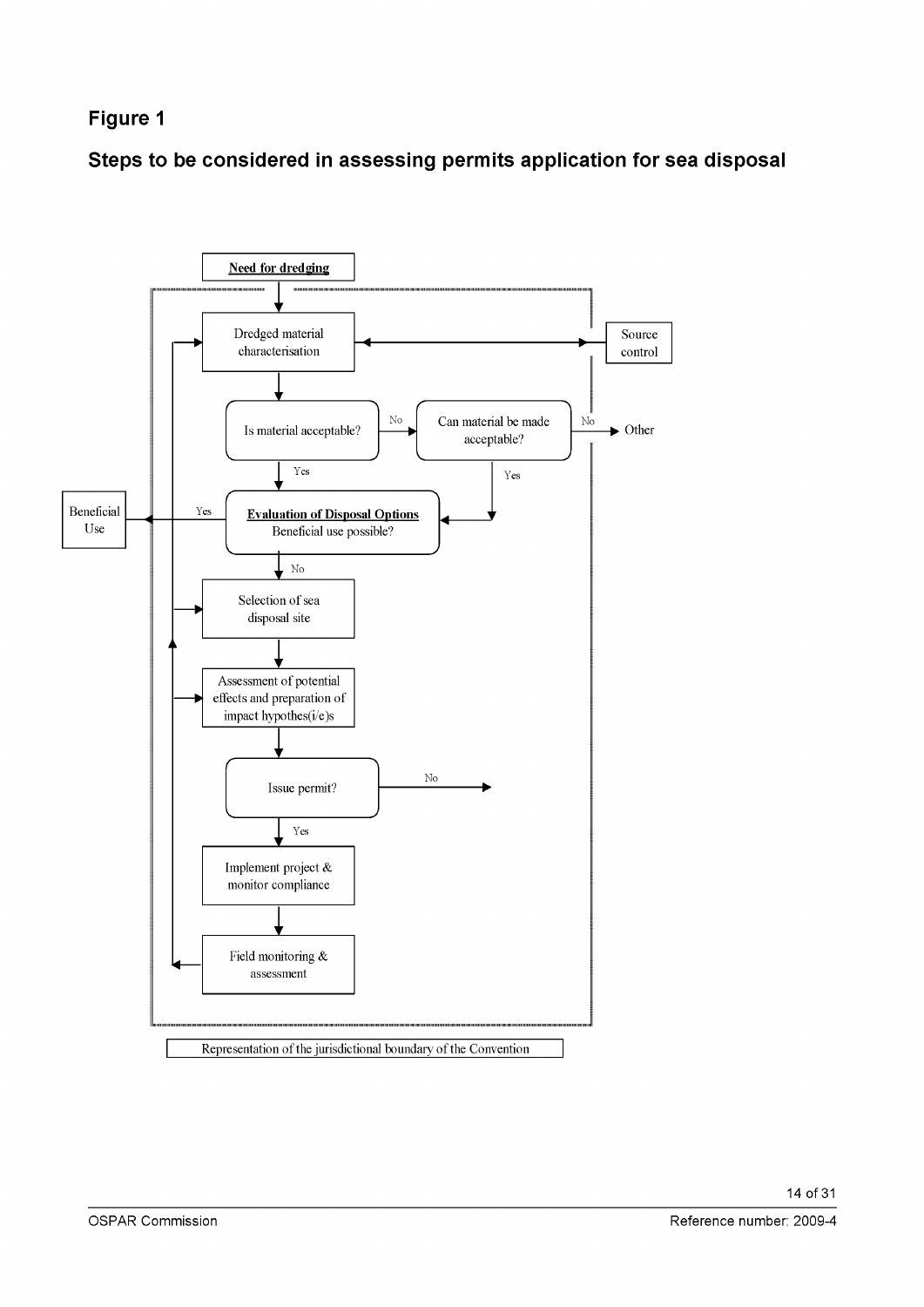#### **Background information and supplementary literature to the OSPAR Guidelines for the Management of Dredged Material**

CBD, 2006. Guidelines on biodiversity - inclusive Environmental Impact Assessment (EIA). <http://www.cbd.int/decisions/?dec=VIII/28>

IMO, 2005. Sampling of Dredged Material. Guidelines for the sampling and analysis of dredged material intended for disposal at sea. IMO publication I537E.

EPA/CE, 1992. Evaluating Environmental Effects of Dredged Material Management Alternatives - A Technical Framework, EPA 842-B-92-008.

International Association of Dredging Companies (IADC)/Central Dredging Association (CEDA), 1997. Environmental Aspects of Dredging, Guide 2a: Conventions, Codes and Conditions: Marine Disposal.

International Association of Dredging Companies (IADC)/Central Dredging Association (CEDA), 1997. Environmental Aspects of Dredging. Guide 3 (Investigation, Interpretation and Impact). ISBN 90-75254-08-3.

International Association of Dredging Companies (IADC)/Central Dredging Association (CEDA), 1998. Environmental Aspects of Dredging, Guide 4: Machines, Methods and Mitigation.

International Association of Dredging Companies (IADC)/Central Dredging Association (CEDA), 1999. Environmental Aspects of Dredging, Guide 5: Reuse, Recycle or Relocate.

PIANC, 1992. Beneficial Uses of Dredged Material: A Practical Guide, Report of Working Group No. 19.

PIANC, 1996. Handling and Treatment of Contaminated Dredged Material from Ports and Inland Waterways, Report of Working Group No. 17 of the Permanent Technical Committee 1 - Supplement to PIANC Bulletin No. 89.

PIANC, 1997. Dredged Material Management Guide. Special Report of the Permanent Environmental Commission - Supplement to Bulletin no.96.

PIANC, 1998. Handling and Treatment of Contaminated Dredged material from Ports and Inland Waterways, Vol. 2., Report of Working Group No. 17 of the Permanent Technical Committee 1.

PIANC, 1999. Management of Aquatic Disposal of Dredged Material. Report of ENVICOM Working Group 1 of the Permanent Environmental Commission.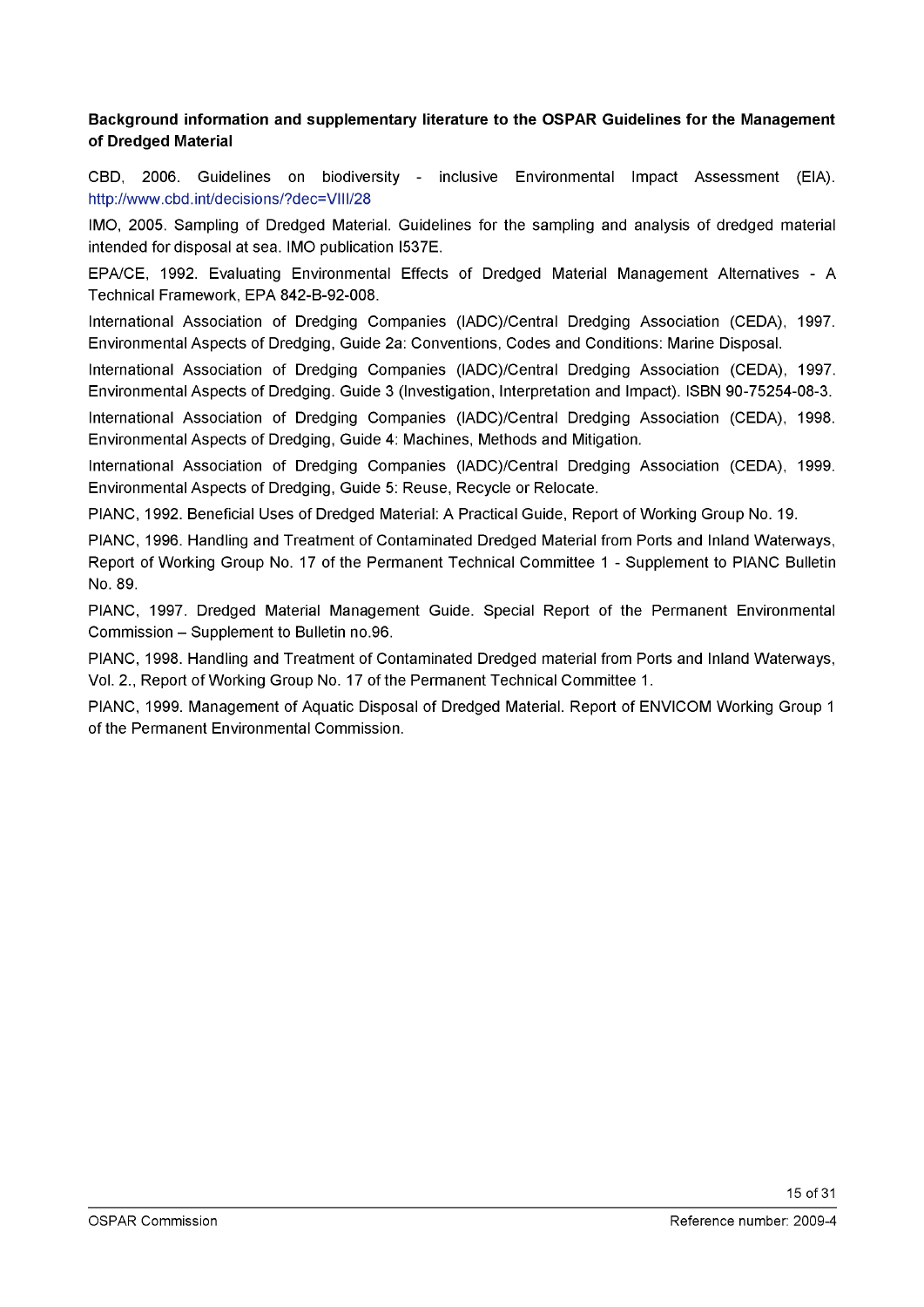## **Analytical Requirements for Dredged Material Assessment**

1. This Technical Annex covers the analytical requirements necessary to implement paragraphs 5.5 - 5.10 of the OSPAR Guidelines for the Management of Dredged Material.

2. A tiered approach to testing is recommended. At each tier it will be necessary to determine whether sufficient information exists to allow a management decision to be taken or whether further testing is required.

3. As a preliminary to the tiered testing scheme, information required under section 5.4 of the Guidelines will be available. In the absence of appreciable pollution sources and if the visual determination of sediment characteristics leads to the conclusion that the dredged material meets one of the exemption criteria under paragraph 5.3 of the Guidelines, then the material will not require further testing. However, if all or part of the dredged material is being considered for beneficial uses, then it will usually be necessary, in order to evaluate these uses, to determine at least some of the physical properties of the material indicated in Tier I.

4. The sequence of tiers is as follows:

- assessment of physical properties
- assessment of chemical properties
- assessment of biological properties and effects

A pool of supplementary information, determined by local circumstances may be used to augment each tier (cf. section 5.6 of the Guidelines).

5. At each stage of the assessment procedure account must be taken of the method of analysis. Analysis should be carried out on the whole sediment (< 2mm) or in a fine-grained fraction. If analysis is carried out in a fine-grained fraction, the results should be appropriately converted to whole sediment (< 2 mm) concentrations for establishing total loads of the dredged material. Additional information (e.g. as regards storage and pre-treatment of samples, analytical procedures, analytical quality assurance) can be obtained in the JAMP Guidelines for Monitoring Contaminants in Sediments.

6. The physical composition of samples, and therefore the chemical and biological properties, can be strongly influenced by the choice of sampling sites, the method of sampling and sampling handling. These possible influences should be taken into account when evaluating data.

## **Tier I: Physical properties**

Physical analyses are important because they help to indicate how the sediment may behave during dredging and disposal operations and indicate the need for subsequent chemical and/or biological testing. It is strongly recommended that the following determinations be carried out:

| <b>Determinant</b> |                                                      | Indicating                                                                |  |
|--------------------|------------------------------------------------------|---------------------------------------------------------------------------|--|
|                    | grain size analysis (by laser or<br>sieving methods) | Cohesiveness, settling<br>$\bullet$<br>velocity/resuspension potential,   |  |
|                    | percent solids (dry matter)                          | contaminant accumulation potential                                        |  |
|                    | density/specific gravity                             | Consolidation of placed material,<br>volume in situ vs. after deposit     |  |
|                    | organic matter (as total organic<br>carbon)          | Potential accumulation of organic<br>$\bullet$<br>associated contaminants |  |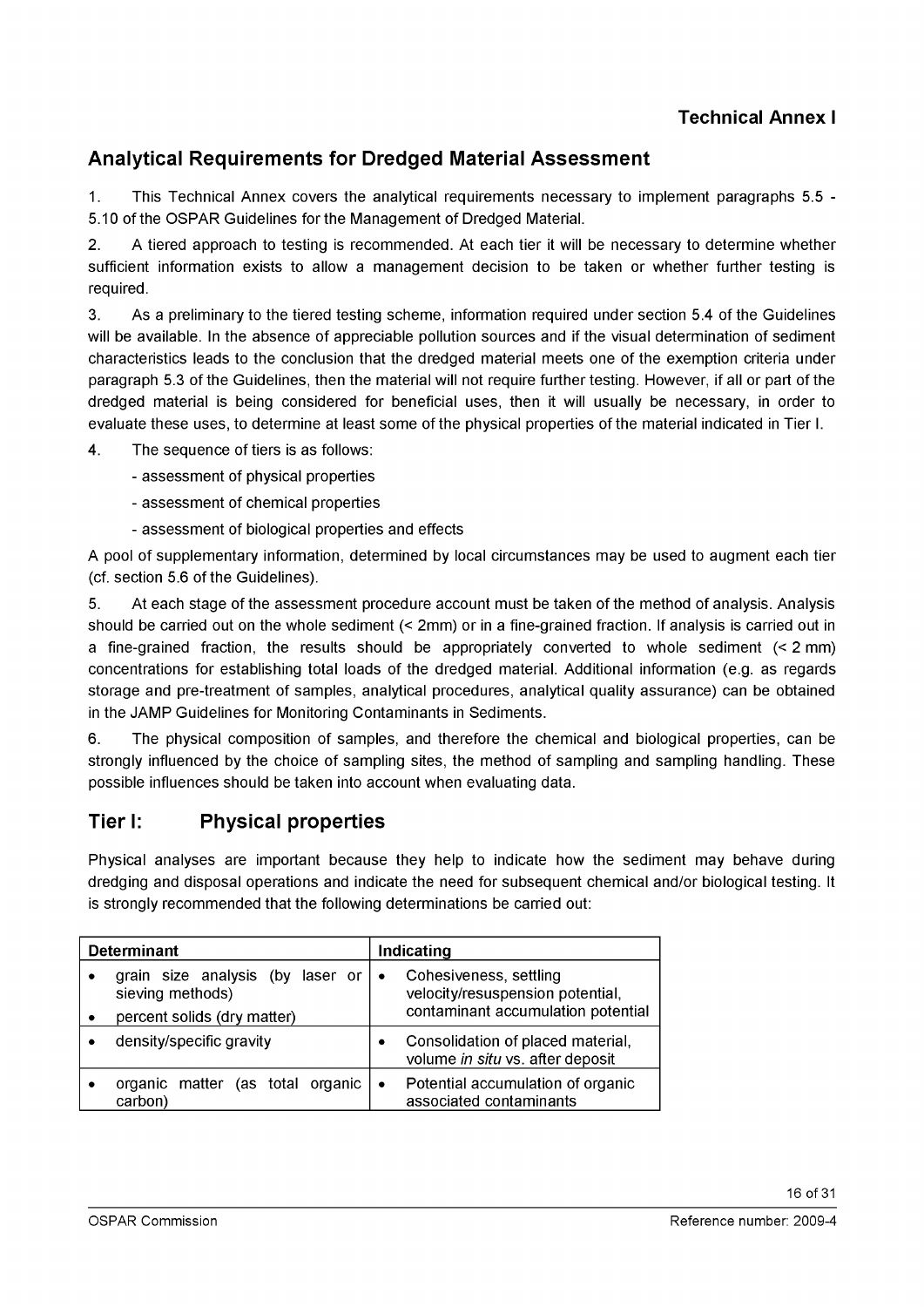When dredged material is being considered for beneficial uses, it will also usually be necessary to have available details of the engineering properties of the material e.g. permeability, settling characteristics, plasticity and mineralogy.

## **Tier II: Chemical properties**

## **Primary List**

The following trace metals should be determined in all cases:

| Cadmium (Cd)  | Copper (Cu) | Mercury (Hg) | $\mathsf{Zinc}\left(\mathsf{Zn}\right)$ |
|---------------|-------------|--------------|-----------------------------------------|
| Chromium (Cr) | Lead (Pb)   | Nickel (Ni)  |                                         |

The following organic/organo-metallic compounds should be determined:

Polychlorinated biphenyl (PCB) congeners - IUPAC nos 28, 52, 101, 118, 138, 153 and 180 (ICES 7).

Polycyclic aromatic hydrocarbons (PAHs). ZPAH9 is the sum of the following PAHs: anthracene; benzo[a]anthracene; benzo[ghi]perylene; benzo[a]pyrene; chrysene; fluoranthene; indeno[1,2,3 cdjpyrene; pyrene; phenanthrene.

Tri-Butyl tin (TBT) compounds and their degradation products Arsenic (As).

As a minimum requirement, national action levels should be established for the primary list above.

However, the determination of PCBs, PAHs and Tri-Butyl tin compounds and its degradation products will not be necessary in circumstances where the sediments are very unlikely to be contaminated with these substances. The relevant circumstances are:

- a) sufficient information from previous investigations indicating the absence of contamination is available (cf. §§ 7.5 - 7.7 in the OSPAR Guidelines for the Management of dredged Material); or
- b) there are no known significant sources (point or diffuse) of contamination or historic inputs; and
	- the sediments have very low amounts of fine material ; and/or
	- the content of total organic carbon is low.

#### **Secondary List**

Based upon local information of sources of contamination (point sources or diffuse sources) or historic inputs, other determinants may require analysis, for instance: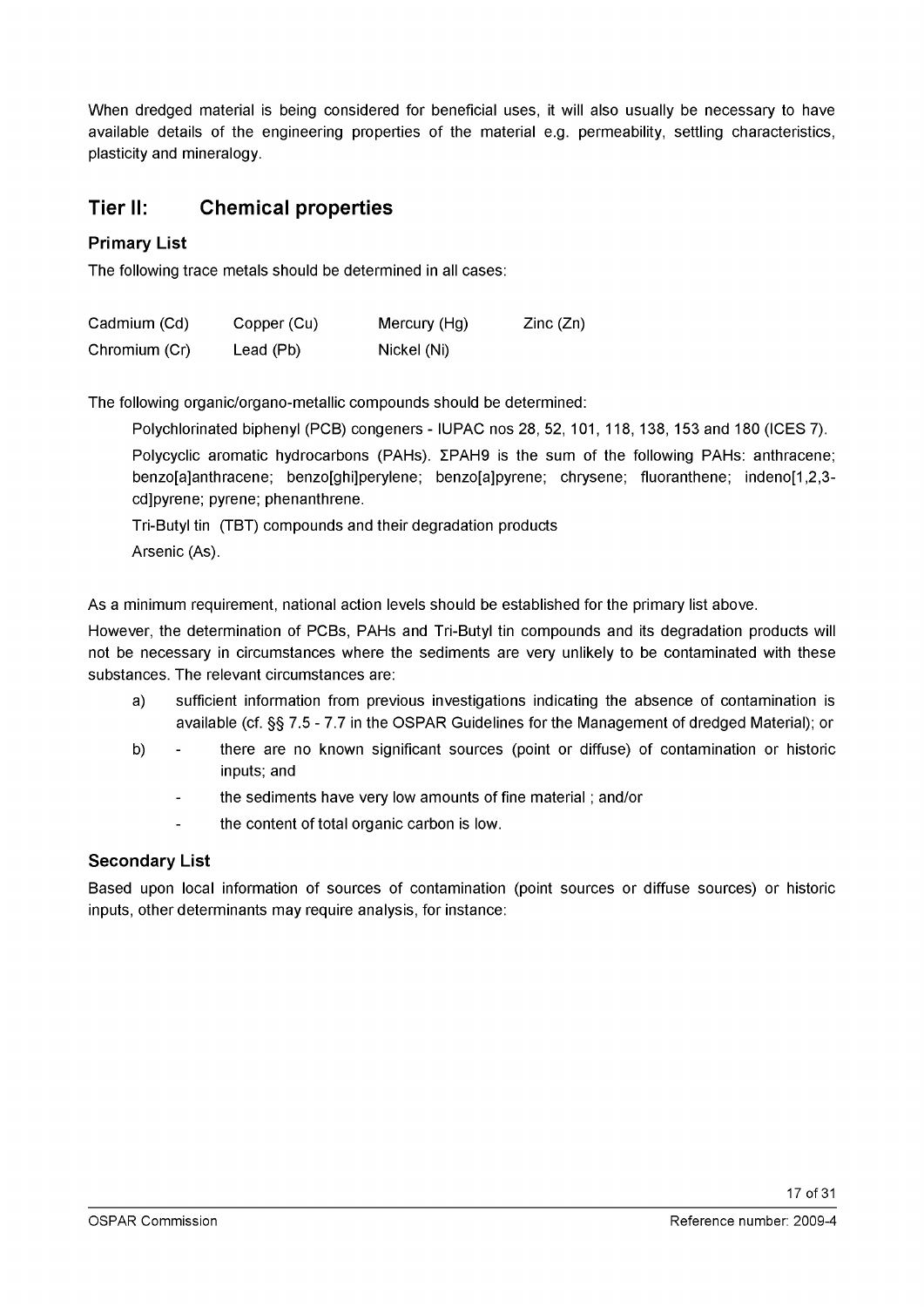| Other<br>chlorobiphenyls     | organophosphorus<br>pesticides | petroleum<br>hydrocarbons                              |
|------------------------------|--------------------------------|--------------------------------------------------------|
| Organochlorine<br>pesticides | other organotin<br>compounds   | Polychlorinated<br>dibenzodioxins<br>(PCDDs)/polychlor |
|                              | other anti-fouling<br>agents   | inated<br>dibenzofurans<br>(PCDFs)                     |

In deciding which individual organic contaminants to determine, reference should be made to existing priority substance lists, such as those prepared by OSPAR $\overline{^4}$  and the EU $^3$ 

## *Normalisation*

It is recommended that normalised values of contaminants should be used to enable a more reliable comparison of contaminant concentrations in dredged material with those in sediments at disposal or reference sites, as well as with action levels. The normalisation procedure (see Technical Annex II) used within a regulatory authority should be consistent to ensure effective comparisons.

Therefore in order to be in the position to anticipate the effects of contaminants adsorbed on sediment particles on deposit or filter feeders it is important to have information on the contaminant concentration of the relevant fine fraction  $(e.g.$  less than 63  $\mu$ m or 20  $\mu$ m).

## *Analytical Techniques*

Reference should be made to the Technical Annexes of the JAMP monitoring guidelines (Agreement 2002/16) and ISO/EN methods for recommended analytical techniques.

## **Tier III: Biological properties and effects**

In a significant number of cases the physical and chemical properties described above do not provide a direct measure of the biological impact. Moreover, they do not adequately identify all physical disturbances and all sediment-associated constituents present in the dredged material. If the potential impacts of the dredged material to be dumped cannot be adequately assessed on the basis of the chemical and physical characterisation, biological measurements should be carried out.

The selection of an appropriate suite of biological test methods will depend on the particular questions addressed, the level of contamination at the dredging site and the degree to which the available methods have been standardised and validated.

To enable the assessment of the test results, an assessment strategy should be developed with regard to granting a permit authorising disposal at sea. The extrapolation of test results on individual species to a higher level of biological organisation (population, community) is still very difficult and requires good knowledge of assemblages that typically occur at the sites of interest.

 $\overline{3}$ Decision No. 2455/2001/EC of the European Parliament and of the Council of 20 November 2001 establishing the list of priority substances in the field of water policy and amending Directive 2000/60/EC The daughter directive to WFD on chemical compounds: Directive 2008/105/EC of the European Parliament and of the Council of 16 December 2008 on environmental quality standards in the field of water policy, amending and subsequent repealing Council Directives 82/176/EEC, 83/513/EEC, 84/156/EEC, 84/491/EEC, 86/280/EEC and amending Directive 2000/60/EC of the European Parliament and of the Council.

 $\overline{4}$ OSPAR List of Chemicals for Priority Action (Up-date 2007); Reference Number: 2004-12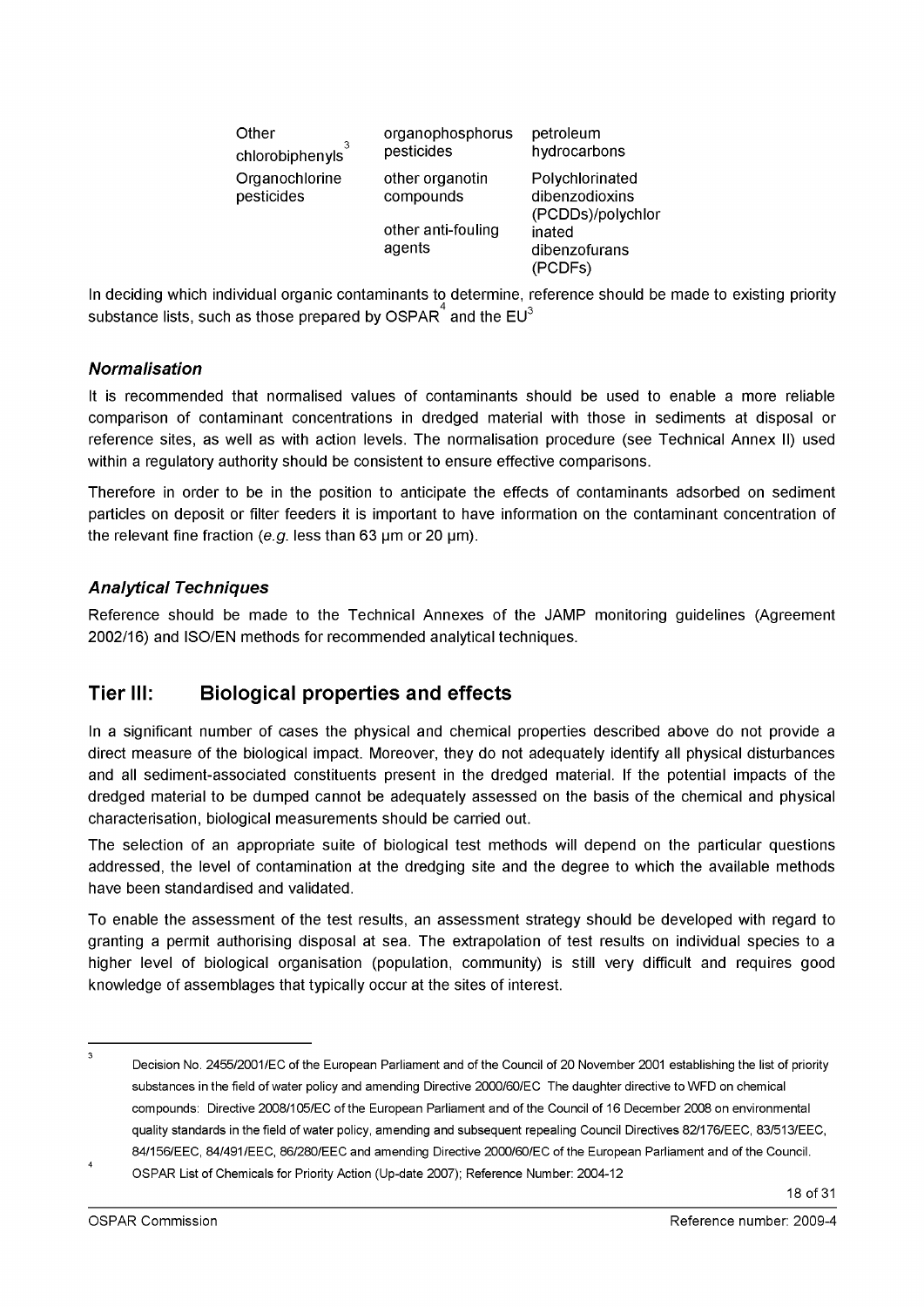- 1. Toxicity bioassays:
	- The primary purpose of toxicity bioassays is to provide direct measures of the effects of all sediment constituents acting together, taking into account their bioavailability. For ranking and classifying the acute toxicity of harbour sediment prior to maintenance dredging, short-term bioassays may often suffice as screening tools.
	- To evaluate the effects of the dredged material, acute bioassays can be performed with pore water, an elutriate or the whole sediment In general, a set of 2-4 bioassays is recommended with organisms from different taxonomic groups (e.g. crustaceans, molluscs, polychaetes, bacteria, echinoderms);
	- In most bioassays, survival of the test species is used as an endpoint. Chronic bioassays with sub-lethal endpoint (growth, reproduction etc) covering a significant portion of the test species life cycle may provide a more accurate prediction of potential impact of dredging operations. However, standard test procedures are still under development;
	- The outcome of sediment bioassays can be unduly influenced by factors other than sedimentassociated chemicals. Confounding factors like ammonia, hydrogen sulphide, grain size, oxygen concentration and pH should therefore be determined during the bioassay.
	- Guidance on the selection of appropriate test organisms, use and interpretation of sediment bioassays is given by e.g. EPA/CE (1991/1994) and IADC/CEDA (1997) while guidance on sampling of sediments for toxicological testing is given by e.g. ASTM (1994) or PIANC (2006).
- 2. Biomarkers:

Biomarkers may provide early warning of more subtle (biochemical) effects at low and sustained levels of contamination. Most biomarkers are still under development but some are already applicable for routine application on dredged material (e.g. one which measures the presence of dioxin-like compounds - Murk *et al.*, 1997) or organisms collected in the field (e.g. DNA strand/breaks in flat fish).

3. Microcosm experiments:

There are short-term microcosm tests available to measure the toxicant tolerance of the community e.g. Pollution Induced Community Tolerance (PICT) (Gustavson and Wangberg, 1995)

4. Mesocosm experiment:

In order to investigate long-term effects, experiments with dredged material in mesocosms can be performed, for instance to study the effects of PAHs in flatfish pathology. Because of the costs and time involved these experiments are not applicable in the process of authorising permits but are useful in cases where the extrapolation of laboratory testing to field condition is complicated r environmental conditions are very variable and hinder the identification of toxic effects as such. The results of these experiments would be then available for future permitting decisions.

5. Other biological properties:

Where appropriate, other biological measurements can be applied in order to determine e.g. the potential for bioaccumulation and for tainting.

## **Supplementary information**

The need for further information will be determined by local circumstance and may form an essential part of the management decision. Appropriate data might include: redox potential, sediment oxygen demand, total nitrogen, total phosphorus, iron, manganese, mineralogical information or parameters for normalising contaminant data *(e.g.* aluminium, lithium, scandium - cf. Technical Annex II). Consideration should also be given to chemical or biochemical changes that contaminants may undergo when disposed of at sea.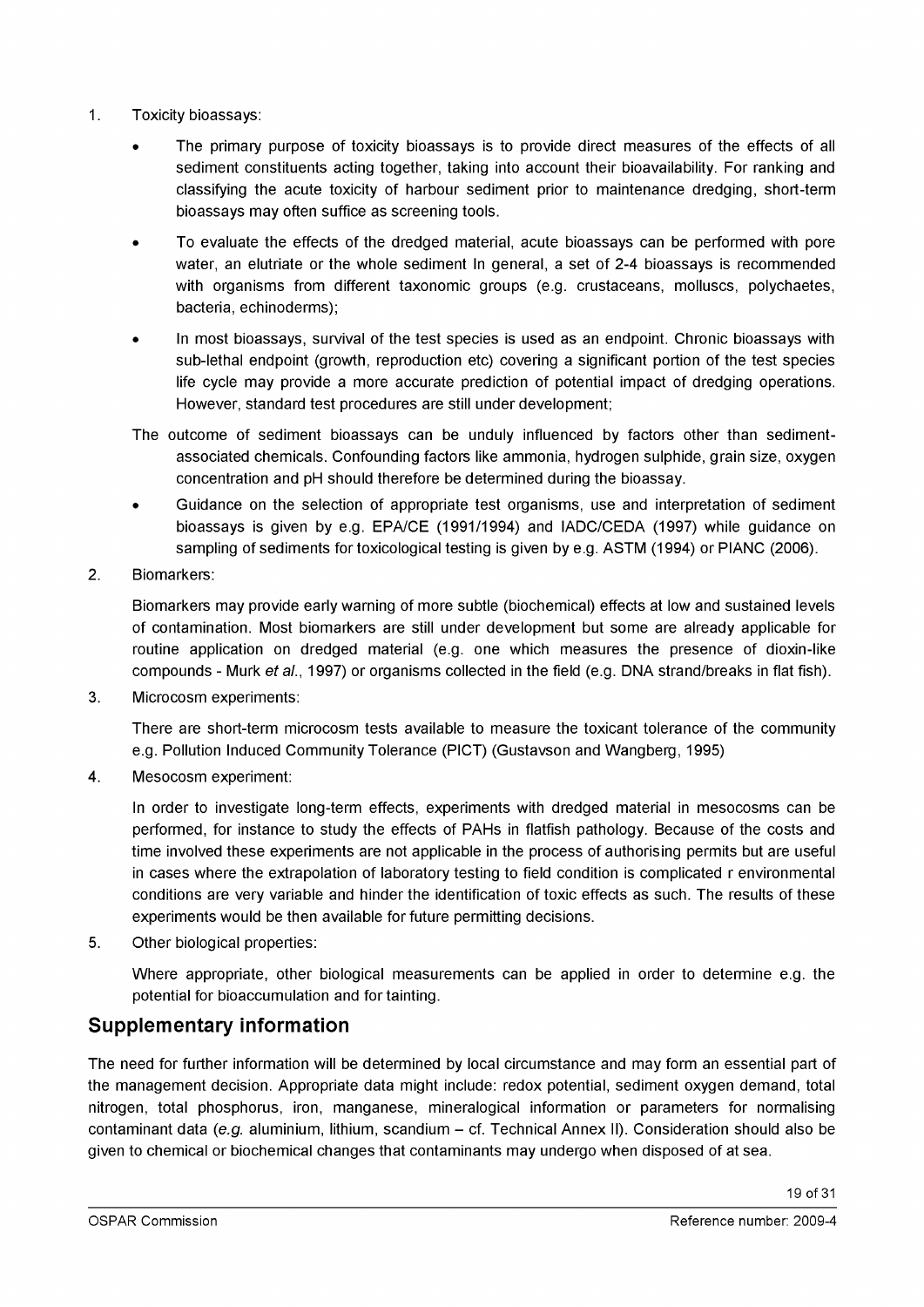## **Literature References related to Technical Annex I**

ASTM, 1994. Standard guide for collection, storage, characterisation and manipulation of sediment for toxicological testing. American Society for Testing and Material, Annual Book of Standards. Vol. 11.04, E1391-96.

EPA/CE, 1991. Evaluation of Dredged Material Proposed for Ocean Disposal: Testing Manual EPA-503/8-91/001. US-EPA Office of Water (WH-556F).

EPA/CE, 1998. Evaluation of Dredged Material Proposed for discharge in Waters of the US. Testing Manual (Draft): Inland Testing Manual EPA - 823-B-98-004.

EPA, Office of Water, 2001. Methods for Collection, Storage and Manipulation of Sediments for Chemical and Toxicological Analyses: Technical Manual EPA-823-F-01-023.

International Association of Dredging Companies (IADC)/Central Dredging Association (CEDA), 1997. Environmental Aspects of Dredging. Guide 3 (Investigation, Interpretation and Impact). ISBN 90-75254-08-3.

International Maritime Organization (IMO) 2003. Waste Assessment Guidance - Selection and analysis of physical and chemical parameters for the assessment of dredged material quality, Report of the Scientific Group of the LONDON Convention.

IOC - UNEP - IMO, 2000. Global Investigation of Pollution in the Marine Environment (GIPME 2000): Guidance on Assessment of Sediment Quality, Pub. No. 439/00.

Gustavson, K. and Wangberg, S.A.,1995. Tolerance induction and succession in microalgae communities exposed to copper and atrazine. Aquatic Toxicology. 32: 283-302.

HELCOM, 1997. Manual for Marine Monitoring in the Cooperative Monitoring in the Baltic Marine Environment (COMBINE Programme) of HELCOM. Part C - Programme for Monitoring of Eutrophication and its Effects. Annex C-4: Directives for sampling and analysis of hydrographic, chemical and biological variables. Annex C-8: Soft bottom macrozoobenthos.

Murk *eta!.,* 1996. Chemical-activated luciferase gene expression (CALUX): a novel in vitro bioassay for Ah receptor active compounds in sediments and pore water. Fund. & Applied Tox. 33: 149-160.

OSPAR, 1997 (available from the OSPAR website):

JAMP Eutrophication Monitoring Guidelines: Benthos - Technical Annex 1 (Hard-bottom macrophytobenthos and hard-bottom macrozoobenthos) - Technical Annex 2 (Soft-bottom macrozoobenthos)

#### OSPAR, 2002

JAMP Guidelines for Monitoring Contaminants in Sediments (Agreement 2002-16)

PIANC 2006 Biological assessment guidance for dredged material, EnviCom report of WG 8 Rees, H.L., C. Heip, M. Vincx and M.M. Parker, 1991. Benthic communities: use in monitoring point-source discharges. ICES Techniques in Marine Environmental Sciences No. 16.

Rumohr, H.,1990. Soft-bottom macrofauna: collection and treatment of samples. ICES Techniques in Marine Environmental Sciences No. 8.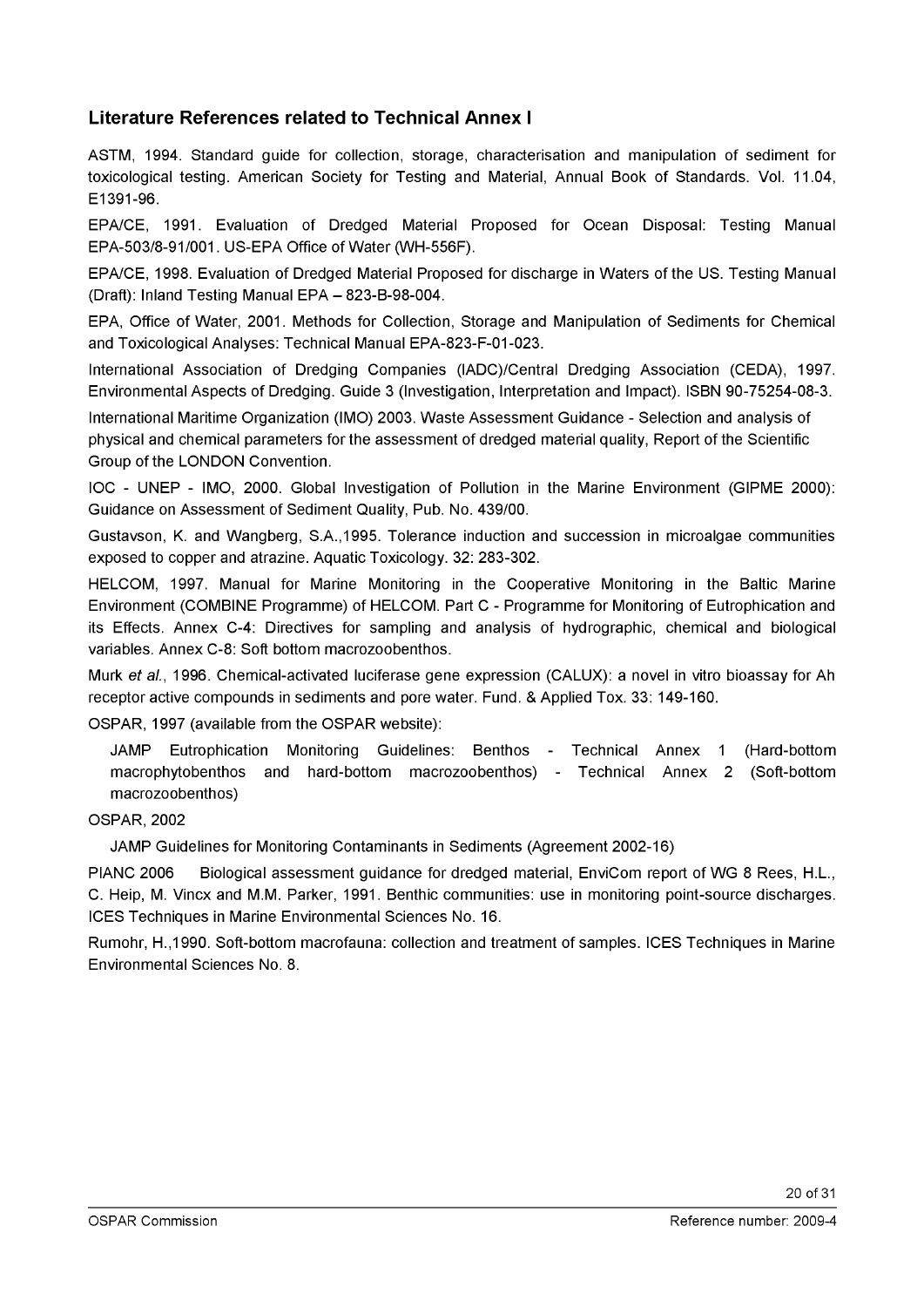# Normalisation of Contaminants Concentrations in **Sediments**

## **This annex provides guidance on the application of methods to normalise contaminant concentrations in sediments**

## **1. Introduction**

Normalisation is defined here as a procedure to correct contaminant concentrations for the influence of the natural variability in sediment composition (grain size, organic matter and mineralogy). Most natural and anthropogenic substances (metals and organic contaminants) show a much higher affinity to fine particulate matter compared to the coarse fraction. Constituents such as organic matter and clay minerals contribute to the affinity to contaminants in this fine material.

Fine material (inorganic and organic) and associated contaminants are preferentially deposited in areas of low hydrodynamic energy, while in areas of higher energy, fine particulate matter is mixed with coarser sediment particles which are generally not able to bind contaminants. This dilution effect will cause lower and variable contaminant concentrations in the resulting sediment. Obviously, grain size is one of the most important factors controlling the distribution of natural and anthropogenic components in sediments. It is, therefore, essential to normalise for the effects of grain size in order to provide a basis for meaningful comparisons of the occurrence of substances in sediments of variable granulometry and texture within individual areas, among areas or over time.

When analysing whole sediment *(i.e. <* 2mm fraction) for spatial distribution surveys, the resulting maps give a direct reflection of the sea bed sediments. However, in areas with varying grain size distributions, a map of contaminant concentrations will be closely related to the distribution of fine grained sediments, and any effects of other sources of contaminants, for example anthropogenic sources, will be at least partly obscured by grain size differences. Also in temporal trend monitoring, differences in grain size distribution can obscure trends. If samples used for a spatial survey consist predominantly of fine material, the influence of grain size distribution is of minor importance and may probably be neglected.

## **2. Normalisation procedures**

Two different approaches to correct for variable sediment compositions are widely used:

- a. Normalisation can be performed by relating the contaminant concentration with components of the sediment that represents its affinity for contaminants, i.e. binding capacity. Such co-factors are called **normalisers** (cf. section **4).** Normalisation can be performed by simple contaminant/normaliser ratios or linear regression. Another procedure takes into account that the coarse sediment fraction contains natural metal concentrations in the crystal structure before the normalisation is performed (see section 5). Combinations of co-factors, possibly identified from multiple regression analysis, can be used as normalisers.
- b. Isolation of the fine fraction by sieving (e.g.  $\leq$  20  $\mu$ m,  $\leq$  63  $\mu$ m) can be regarded as a physical normalisation to reduce the differences in sediment granulometric compositions and is applicable to both metals and organic contaminants (Ackermann et al. 1983; Klamer et al.

 $\overline{\phantom{a}}$ Technical Annex 5 - Normalisation of contaminant concentrations in sediments - to the JAMP Guidelines for monitoring contaminants in sediments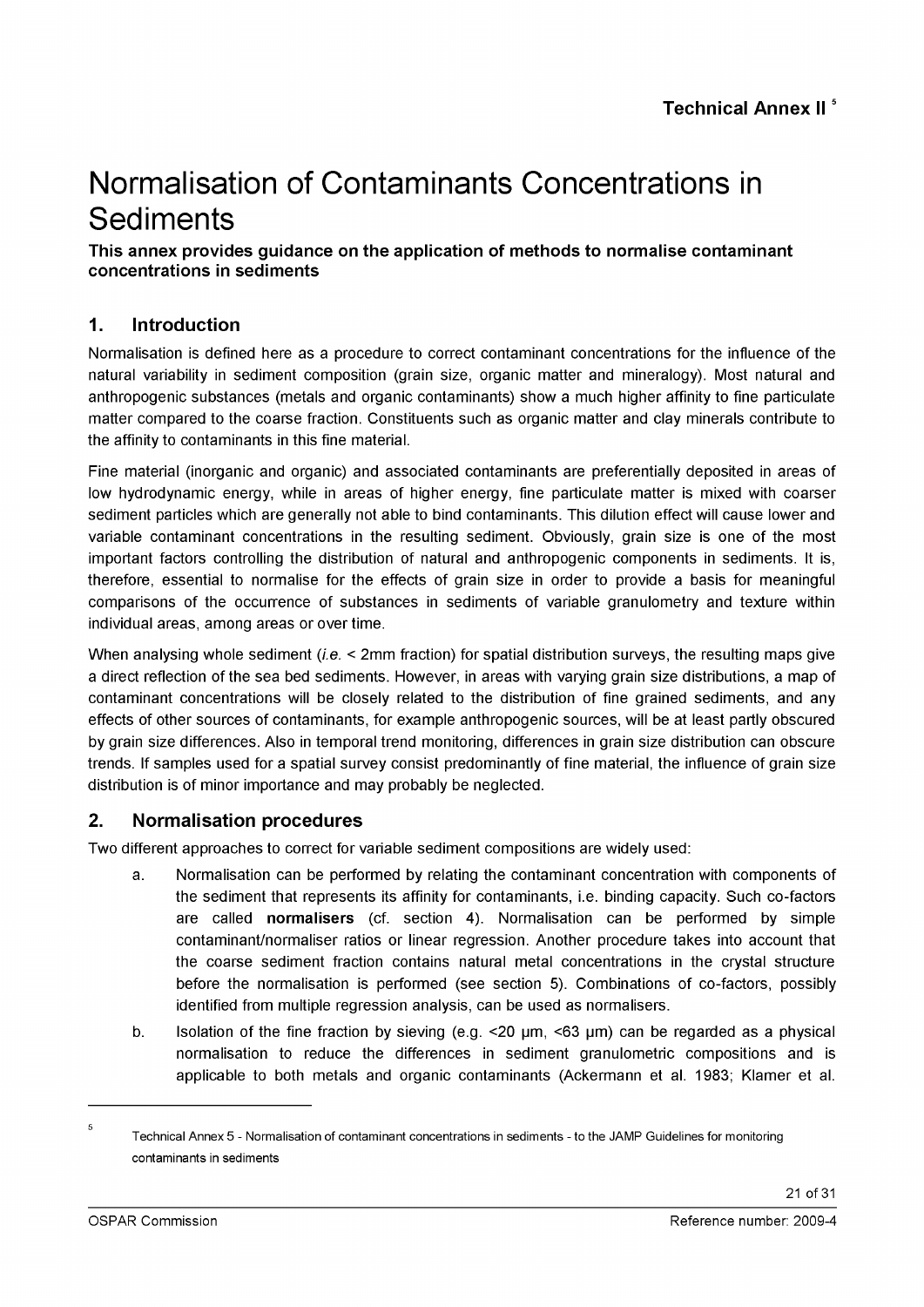1990). Consequently the coarse particles, which usually do not bind anthropogenic contaminants and dilute their concentrations, are removed from the sample. Then, contaminant concentrations measured in these fine fractions can be directly compared. Subsequently, the differences in sediment composition due to geochemical nature remaining after sieving can be further corrected for by the use of co-factors. Thus, sieving is a first powerful step in normalisation.

## **3. Limitations of normalisation**

Clearly, normalisation procedures may not apply equally well to all elements at all sites; especially important in this respect are elements that participate in diagenetic reactions. In cases where there is a lack of full understanding of the geochemical processes operating care should be taken when normalising for grain size differences. These processes can create important natural enrichment of metals at the sediment surface, as a result of the surficial recycling of oxihydroxides or deeper in the sediment as the result of co-precipitation of the metals with sulphides (cf., e.g., Gobeil et al. 1997), which cannot be accounted for by normalisation.

There is no evidence that normalised data are more appropriate for ecotoxicological interpretation than nonnormalised data. However, the matter deserves further investigation.

## **4. Normalisation with co-factors**

- a. The binding capacity of the sediments can be related to the content of fines (primary factor) in the sediments. Normalisation can be achieved by calculating the concentration of a contaminant with respect to a specific **grain-size fraction** such as  $\leq$   $2 \mu$ m (clay),  $\leq$  20  $\mu$ m or  $\leq$  63  $\mu$ m.
- b. As the content of fines is represented by the contents of major elements of the clay fraction such as **aluminium** (Windom et al. 1989) or an appropriate trace element enriched in that fraction such as **lithium** (Loring 1991), these can also be used as co-factor (secondary). Both, aluminium and lithium behave conservatively, as they are not significantly affected by, for instance, the early diagenetic processes and strong redox effects frequently observed in sediments. Problems may occur in when the sediment is derived from glacial erosion of igneous rocks, with significant amounts of aluminium present in feldspar minerals contributing to the coarse fraction. In such cases, lithium may be preferable (Loring 1991).
- c. Organic matter, usually represented by organic carbon, is the most common co-factor for organic contaminants due to their strong affinity to this sediment component. Trace metals can be normalised using the organic carbon content (Cato 1977 ) but would require further explanation due to the non-conservative nature of organic matter.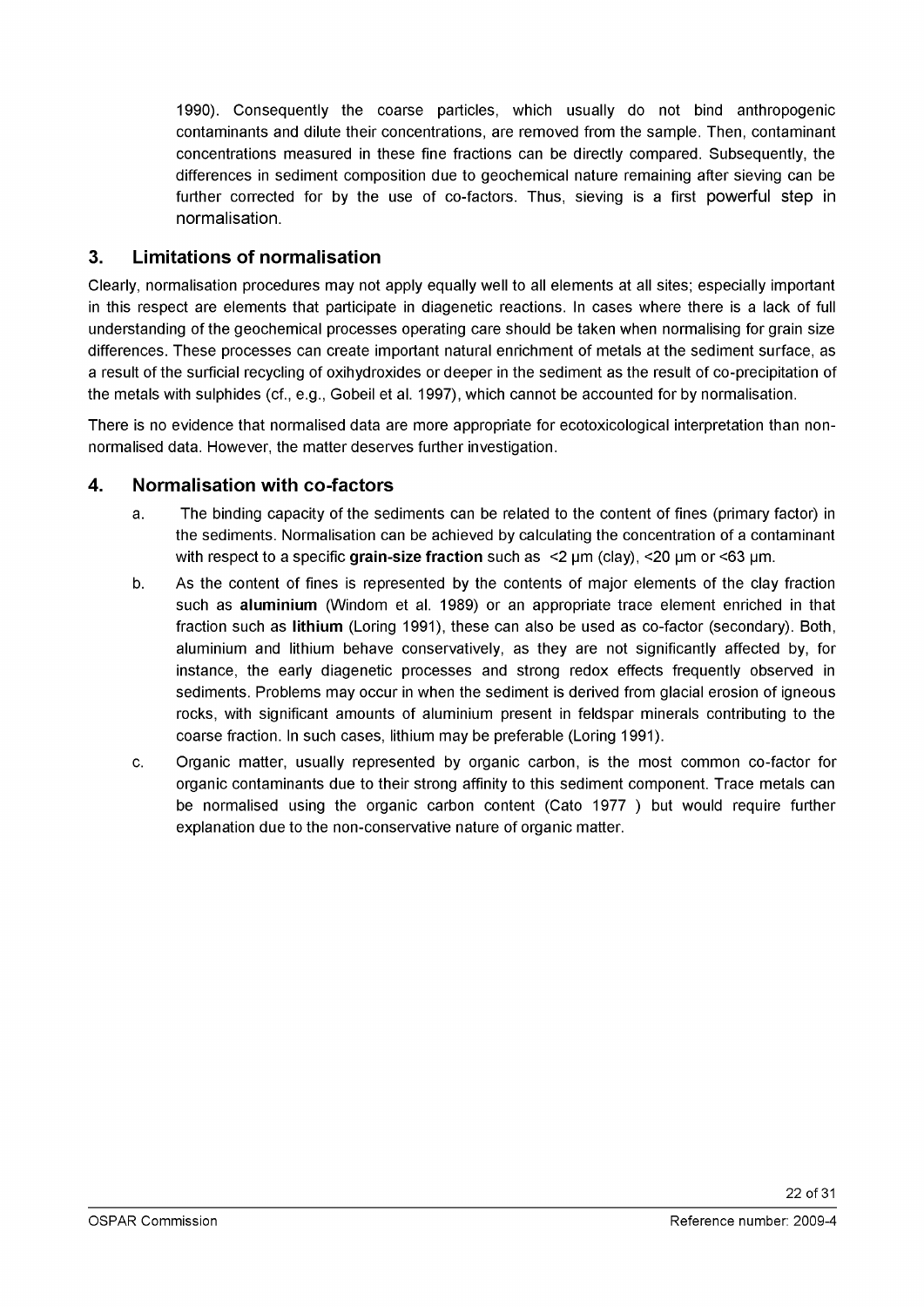

**Figure 1: Relation between the contaminant C and the cofactor N (see text).** 

## **5. Theory**

The general model for normalisation taking into account the possible presence of contaminants and cofactors in the coarse material is given in figure 1 (Smedes et al.1997).  $C_x$  and  $N_x$  represent the co-factor and the contaminant contents, respectively, in pure sand These "intercepts" can be estimated from samples without fines and organic material. The line of regression between the contaminant and co-factor will originate from that point. That means that regression lines of sample sets with a different pollution level and consequently different slopes will have this point in common (i.e. pivot point). When this pivot point is known only one sample is required to estimate the slope. This allows determination of the contaminant content for any agreed (preselected) co-factor content  $(N_{ss})$  by interpolation or extrapolation. The slope for a sample with a contaminant content  $C_s$  and a cofactor content of  $N_s$  can be expressed as follows:

$$
PL = \frac{dC}{dN} = \frac{C_s - C_x}{N_s - N_x}
$$
 (1)

The extrapolation to an agreed co-factor content,  $N_{ss}$ , follows the same slope:

$$
PL = \frac{dC}{dN} = \frac{C_s - C_x}{N_s - N_x} = \frac{C_{ss} - C_x}{N_{ss} - N_x}
$$
 (2)

Rewriting gives the contaminant content,  $C_{ss}$ , that is normalised to  $N_{ss}$ .

*C SS = ( C S- C X) Nss' N x + C x* ....................................................................................................(3) *N s-Nx*

Results of different samples normalised to the agreed  $N_{ss}$  can be compared directly.

Normalisation by this model can be applied with different cofactors. Here primary and secondary cofactors can be distinguished. A primary cofactor like clay or organic carbon is not present in the coarse fraction and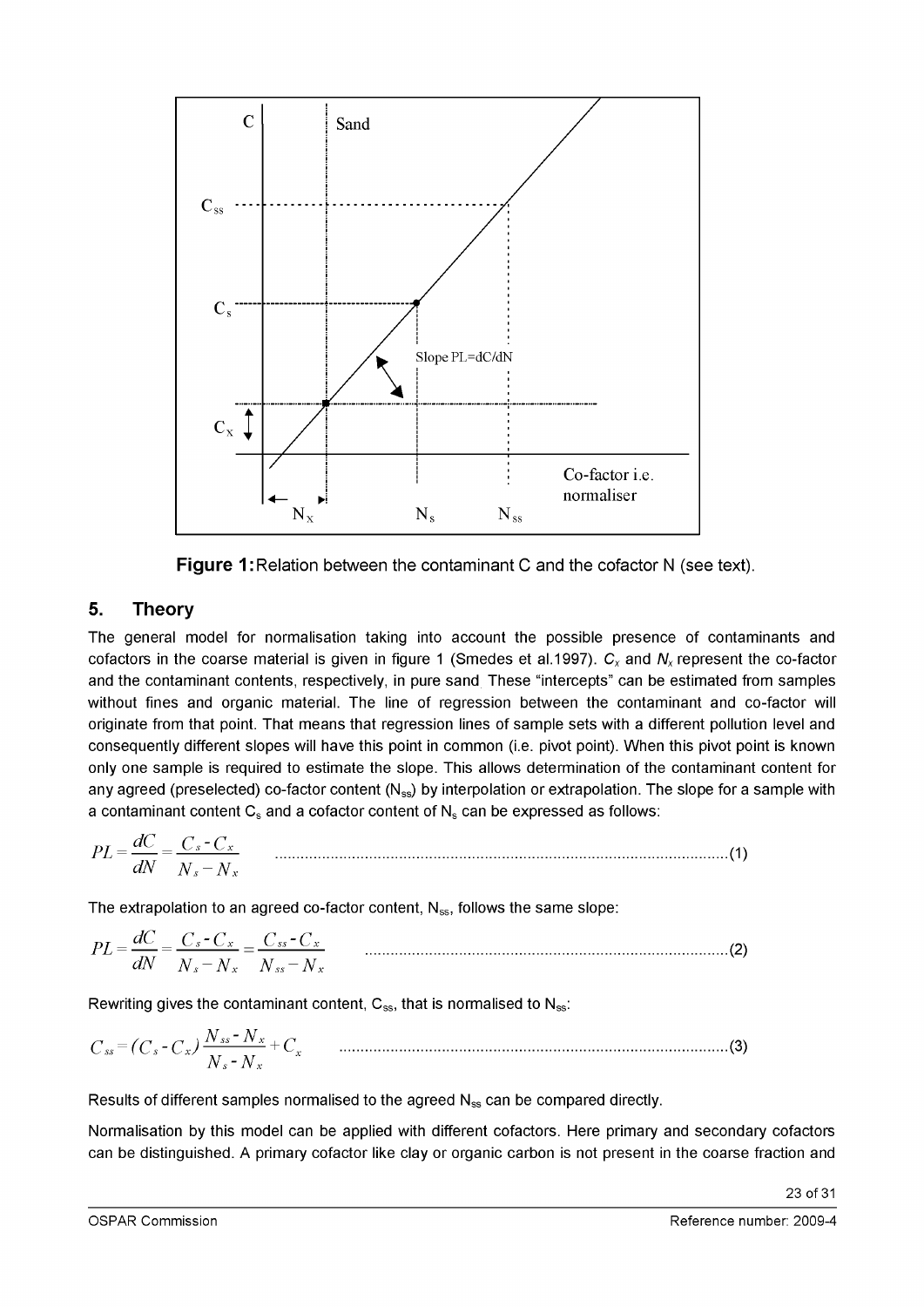consequently has no intercept ( $N_x=0$ ). AI and Li are present in the coarse fraction and therefore are considered to be secondary cofactors. Provided  $N_x$  and  $C_x$  are known, the model allows recalculation of total samples to a co-factor content usually found in sieved fractions, either <20 or <63µm. However such an extrapolation for a coarse grained sample will be associated with a large error due to the uncertainty of the intercepts and the analysed parameters. For a more fine grained sample, the uncertainty of the normalised result is much lower than for normalisation of a sieved fraction to the agreed cofactor content and will result in a more accurate result. The model presented also applies to the normalisation of organic contaminants using organic carbon but in that case the intercepts  $N_x$  and  $C_x$  will not differ significantly from zero.

Principally, the result allows comparison of data of total and sieved samples, irrespective the sieving diameter but the error has to be taken into account. Through propagation of errors the standard error of the result can be calculated from the analytical variation and the natural variation of the intercept N<sub>x</sub>. Results can therefore always be reported with a standard deviation.

## **6. Considerations on co-factors**

The **clay mineral content** is the most important cofactor for trace metals. In the model above the  $N_x$  will be zero for clay and only the intercept due to the content of the trace metal in the coarse fraction  $(C_x)$  has to be taken into account. However, current intercomparison exercises do not include this parameter. Presently other parameters such as aluminium or lithium are used to represent the clay content.

The **aluminium** content in the sandy fraction may vary from area to area. For some areas aluminium contents in the sandy fractions are found at the same level as found in the fines (Loring, 1991) and therefore the intercept  $N_x$  becomes very high. In equation (3) this implies that the denominator is the result of subtracting two large numbers, that is the normaliser content in the sample  $(N_s)$  and the normaliser content in only sand  $(N_x)$ . Consequently, due to their individual uncertainties, the result has an extremely high error. Obviously, normalisation with low intercepts is more accurate. Much lower intercepts are found if partial digestion methods are used that digest the clay minerals, but not the coarse minerals. Using partial digestion, the spatial variability of the results of aluminium analyses in the sandy fraction has been found to be much smaller than with total methods. Although normalising concentrations of contaminants in fine grained material will always give more accurate results, an error calculation will identify whether using coarse samples (and total methods, e.g. HF, X-ray fluorescence) allows the requirements of the program to be met.

For most areas the **lithium** content in the sandy fraction is much lower than in the fine fraction. In addition, results from partial digestion and total methods do not differ significantly. There is only little spatial variability of the lithium content in the sandy fraction. Generally, compared to aluminium, more accurate normalised data can be expected using lithium.

As for clay, no intercept  $(N_x)$  applies for organic matter, which is usually represented by **organic carbon**. Organic matter also occurs in the coarse fraction but is even then a cofactor that contributes to the affinity for contaminants, whereas the aluminium in the coarse fraction does not. Furthermore, organic matter in a sample is not always well defined as it can be composed of material with different properties. The most variable properties will be found in the organic matter present in the coarse fraction, i.e. that not associated with the fines. In **fine sediments** or in the sieved fine fractions the majority of the organic matter is associated with the mineral particles and it is assumed to be of more constant composition than in the total sample. In addition, the nature of the organic matter may show spatial variation. For samples with low organic carbon content close to the detection limit, normalisation using this cofactor suffers from a large relative error. This results from the detection limit and the insufficient homogeneity that cannot be improved due to the limited intake mass for analysis.

For further interpretation of data the **proportion of fines** determined by sieving can be useful. Provided, there are no significant amounts of organic matter in coarse fractions, the proportion can be used as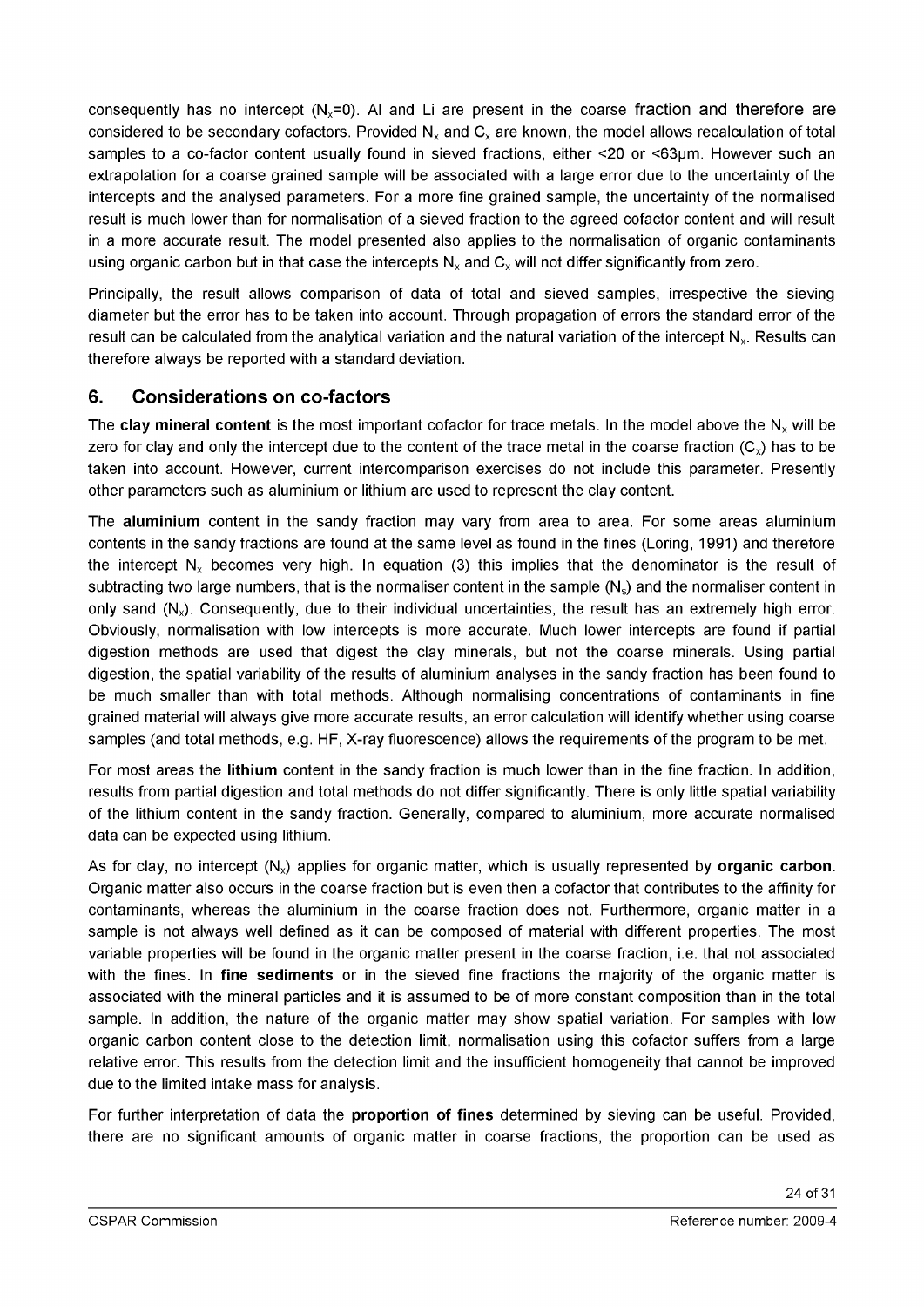normaliser. The error in the determination of fines has to be taken into account and will be relatively high for coarse samples.

## **7. Considerations on contaminants**

Almost all trace metals, except mercury and in general also cadmium, are present in the coarse mineral matrix of samples. The metal concentrations show a spatial variability depending on the origin of the sandy material. In sandy sediments, partial digestion techniques result in lower values than are obtained from total digestion techniques. This implies that partial digestion results in lower intercepts (pivot point is closer to the zero). However, the partial digestion must be strong enough so the clay will be totally digested (as is the case with HF digestion techniques), and the measured aluminium content remains representative for the clay. It was demonstrated that analyses of fine material gave similar results for several trace elements using both total and strong partial methods (Smedes et al. 2000, QUASH/QUASIMEME intercalibrations).

In general, correlations of organic contaminants with organic carbon have no significant intercept. Obviously a normalised result from a coarse sample will show a large error as due to the dilution by sand the concentrations are often close or even below the detection limit. Presently, organic carbon is usually applied for normalisation of PAHs. It should be recognised that due to the possible presence of undefined material, for example soot or ash, elevated PAH concentrations may occur in specific fractions that might have limited environmental significance. Although this needs further investigation, existing results indicate that PAH concentrations in the sieved fractions are not affected significantly.

## **8. Isolation of fine fractions for analyses**

#### *The Sample preparation*

Samples must be sieved at 2 mm as soon as possible after sampling to remove large detritus and benthic organisms. Otherwise during further sample handling like storage, freezing or ultrasonic treatment, biotic material will deteriorate and become part of the sediment sample. Until the final sieving procedure that isolates the fines, the sample can be stored at  $4^{\circ}$ C for about a week and up to 3 months when frozen at  $-$ 20°C, although direct wet sieving is preferred. For prolonged storage freeze-drying of samples can be considered. In this case contamination and losses of contaminants during freeze-drying have to be checked. Air-drying is not appropriate due to high contamination risks. Besides, samples may be difficult to be disaggregate and mineral structures may be affected.

#### *Requirements for Sieving*

A wet sieving procedure is required to isolate the fine-grained fractions (<63 µm or <20 µm). Wet sieving resuspends fine particles that would otherwise remain attached to coarser particles in the sample. Sediments should be agitated during sieving to prevent to disaggregate agglomerates of fines and to prevent clogging of the mesh. Freeze-dried samples need to be re-suspended using ultrasonic treatment. Seawater, preferably from the sampling site, should be used for sieving as it reduces the risk of physico-chemical changes in the sample i.e. losses through leaching or contamination. Furthermore seawater assists the settling of fine particles after the sieving. If water from the sampling site is not available, then seawater of an unpolluted site, diluted with deionised water to the required salinity, can be used. The amount of water used for sieving should be kept to a minimum and be reused for sieving subsequent batches.

To minimise or prevent contamination it is recommended to use large sample amounts of sediment for sieving. No significant contaminant losses or contamination was detected when at least 25 g of fine fraction is isolated. (QUASH).

#### *Methodology*

Both automated and manual methods are available for sieving. A video presentation of these methods can be provided by the QUASH Project (QUASH 1999).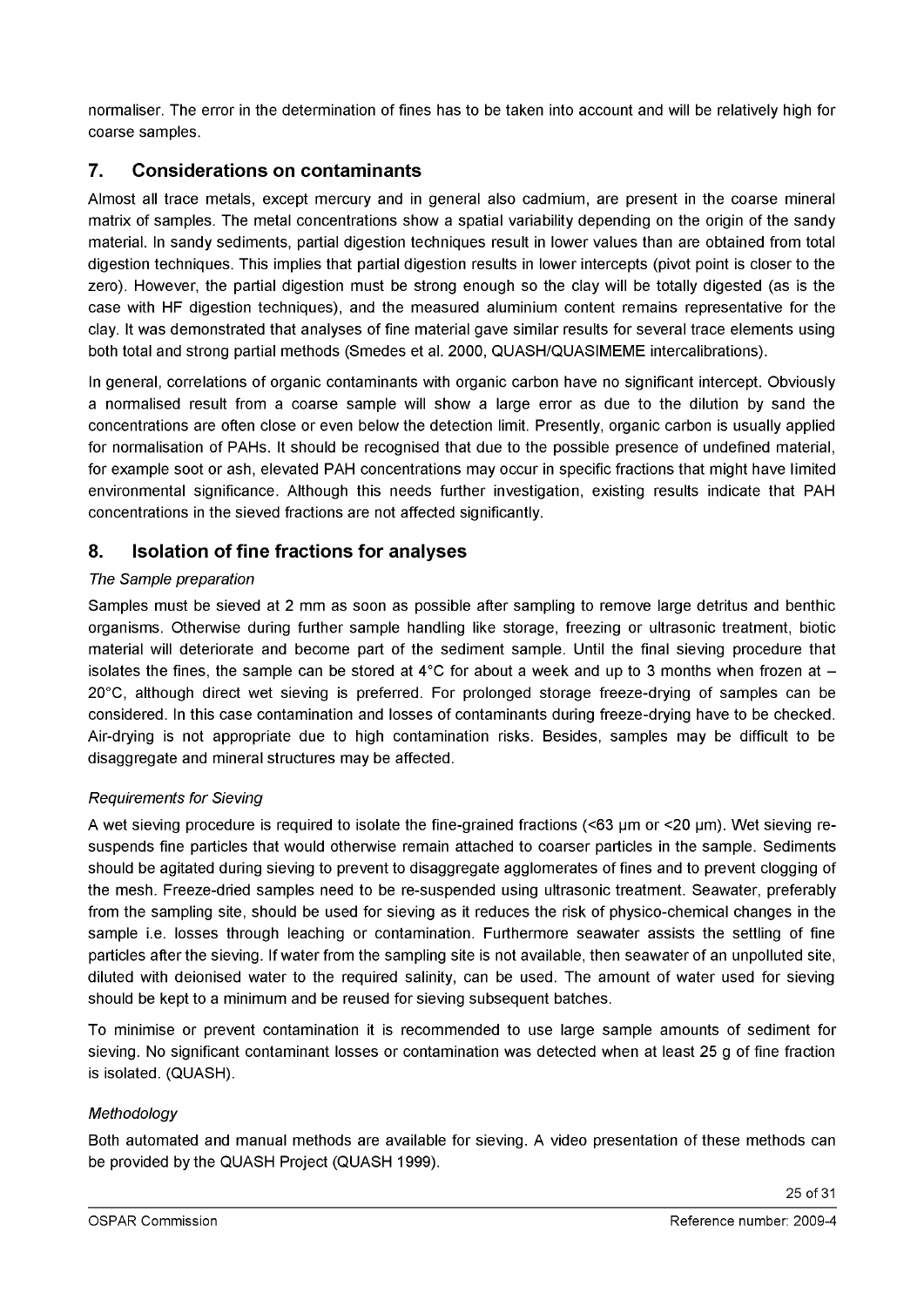- The automatic sieving method pumps seawater over a sieve that is clamped on a vibrating table (Klamer et al. 1990). The water passing the sieve is lead to a flow-through centrifuge that retains the sieved particles and the effluent of the centrifuge is returned to the sieve by a peristaltic pump. Large sample amounts, up to 500 g, can be handled easily.
- The second method is a manual system sieving small portions 20-60 g using an 8-cm sieve in a glass beaker placed in an ultrasonic bath (Ackermann et al. 1983). Particles are isolated from the water passing the sieve by batch wise centrifugation. The water can be reused for a subsequent batch of sediment. In case of sandy samples, when large amounts of sediments have to be sieved, removal of the coarse material by a pre-sieving over e.g. 200-um mesh can facilitate the sieving process.

Isolated fine fractions have to be homogenised thoroughly, preferably by a ball mill, as centrifugation produces inhomogeneous samples due to differences in settling speed of different grain-size fractions.

## **9. Recommendations**

1. For both temporal trend and spatial monitoring, it would be ideal to analyse samples with equal composition. This could be confirmed by determination of co-factors AI, Li, OC and parameters of the grain size distribution (e.g. clay content, proportion <20um, proportion <63um). However, this situation will not always occur, particularly in the case of spatial surveys.

2. New temporal trend programs should be carried out by the analysis of fine sediments or a fine-grained fraction, isolated by sieving. Existing temporal trend programs could be continued using existing procedures, provided that assessment of the data indicates that the statistical power of the programs is adequate for the overall objectives.

3. Contaminant concentrations in whole sediments can be subjected to normalisation using co-factors for organic matter, clay minerals etc., taking into account the presence of both co-factors and target contaminants in the mineral structure of the sand fraction of the sediment. Taking into account these nonzero intercepts of regressions of contaminant concentrations with co-factors, normalisation to preselected cofactor content will reduce the variance arising from different grain sizes. Normalised values for sandy sediments will have greater uncertainties than for muddy sediments. The propagated error of the variables used for normalisation may be unacceptable high for sandy sediments, if both contaminant and co-factor concentrations are low, particularly when approaching detection limits. In that case, in order to draw reliable maps, alternative procedures, such as sieving, need to be used to minimise the impact of this error structure.

4. Variance arising from grain size differences can be reduced in a direct way by separation of a fine fraction from the whole sediment. Spatial distribution surveys of the concentrations of contaminants in separated fine fractions can be used to prepare maps which will be much less influenced by grain size differences than maps of whole sediment analyses. There will still be some residual variance arising from differences in the composition (mineralogy and organic carbon content) of the sediments.

5. The natural variance of sample composition will be smaller in the fraction <20 um than in the fraction  $<$ 63 µm. Therefore, the fraction  $<$ 20 µm should be preferred over the fraction  $<$ 63 µm. However, separation of the fraction <20 pm can be considerably more laborious than the separation of the fraction <63 pm and might be an obstacle to its wide application. For this practical reason, the fraction <63 µm is an acceptable compromise for both temporal trend and coordinated large scale spatial surveys.

6. The preferred approach for preparing maps of the spatial distribution of contaminants in sediment consists of two steps: analyses of contaminants in fine sediments or in the fraction <63 µm, followed by normalisation of analytical results using co-factors (see section 4). Current scientific knowledge indicates that this procedure minimises the variances arising from differences in grain size, mineralogy and organic matter content. Application of this two-tiered approach to fractions <20 µm gives results that can be directly compared to results found by normalisation of concentrations measured in fractions <63 pm. This approach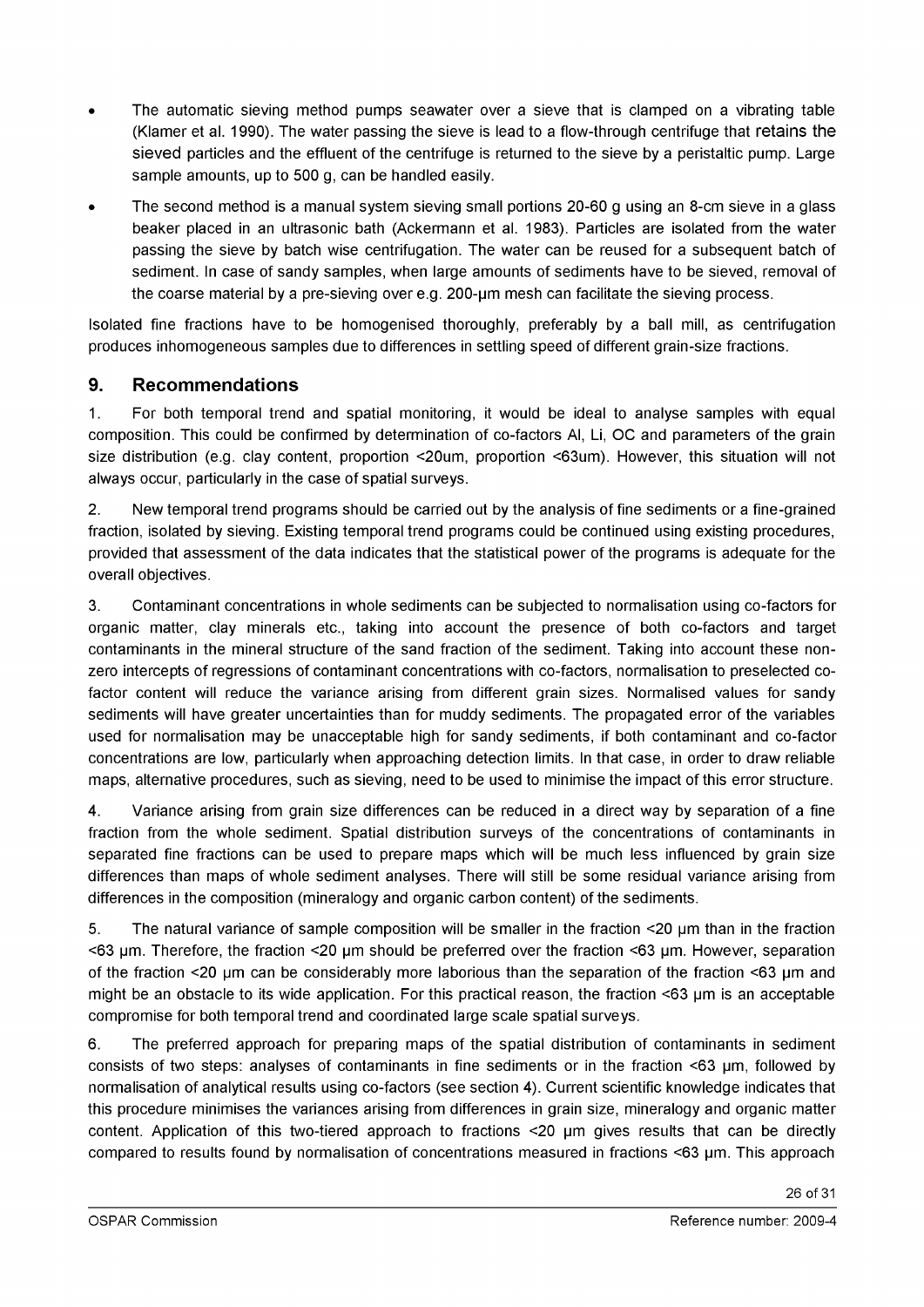should give consistent and comparable data sets over the ICES/OSPAR area. Maps of contaminant levels in fine sediments should be accompanied by maps of the co-factors in the whole sediments.

7. In order to clarify aspects of data interpretation, analytical data for field samples should be accompanied by information on limits of detection and long term precision. In order to contribute to environmental assessment, data for field samples should include the grain size distribution, as a minimum the proportion of the analysed fraction in the original whole sediment.

## **10. References**

Ackermann, F., Bergmann, H., and Schleicheri, U. (1983) Monitoring of heavy metals in coastal and estuarine sediments - A question of grain-size: <20 um versus <60 um. Environmental Technology Letters, 4: 317-328.

Cato, I. (1977): Recent sedimentological and geochemical conditions and pollution problems in two marine areas in south-western Sweden. *Striae 6,* 158 pp. Uppsala.

Gobeil, C., MacDonald, R. W. & Sundby, B. (1997): Diagenetic separation of cadmium and manganese in suboxic continental margin sediments. Geochim. Cosmochim. Acta 61, 4647-4654.

Klamer, J. C., Hegeman, W. J. M. & Smedes, F. (1990): Comparison of grain size correction procedures for organic micropollutants and heavy metals in marine sediments. Hydrobiologia 208, 213-220.

Loring, D. H. (1991): Normalization of heavy-metal data from estuarine and coastal sediments. ICES J. mar. Sei. 48, 101-115.

QUASH (1999) Sediment Sieving Techniques, QUASH Project Office, FRS Marine Laboratory, PO Box 101, Victoria Road, Aberdeen, AB11 9DB, Scotland

Smedes, F. (1997) Grainsize Correction Procedures, Report of the ICES Working Group on Marine Sediments in Relation to Pollution. ICES CM 1997/Env:4, Ref. E, Annex 6.

Smedes, F., Lourens, J., and Wezel, van A. (1997) "Zand, Slib en Zeven, Standardisation of contaminant contents in marine sediments, Report RIKZ-96.043 (Dutch), ISSN 0927-3980, RIKZ, PO Box 20907, 2500 EX, The Hague.

Smedes, F. Davies, I.M., Wells, D., Allan, A., Besada, V. (2000): Quality Assurance of Sampling and Sample Handling (QUASH) - Interlaboratory study on sieving and normalisation of geographically different sediments; QUASH round 5 (sponsored by the EU Standards, Measurements and Testing Programme)

Windom, H. L., et al. (1989): Natural trace metal concentrations in estuarine and coastal marine sediments of the southeastern United States. Environ. Sei. Technol. 23, 314-320.

## **Appendix**

## **Testing normalisation methods**

As normalisation should correct for sediment composition, a criterion for an adequate normaliser is that after normalisation of equally polluted sediment samples with different grain size distributions, the results should not differ significantly. However, sample sets to test normalisation approaches for this criterion are scarce. An alternative approach is to take one sample and to produce subsamples with varying grain size distributions (Smedes 1997, Smedes et al. 1997, Smedes et al. 2000). Both the fine and coarse subsamples are analysed for contaminants and potential normalisers. In this way a higher variability for the normaliser concentrations, i.e. a worst case than ever will occur in nature, can be obtained which provides a sensitive test for the usefulness of potential normalisers.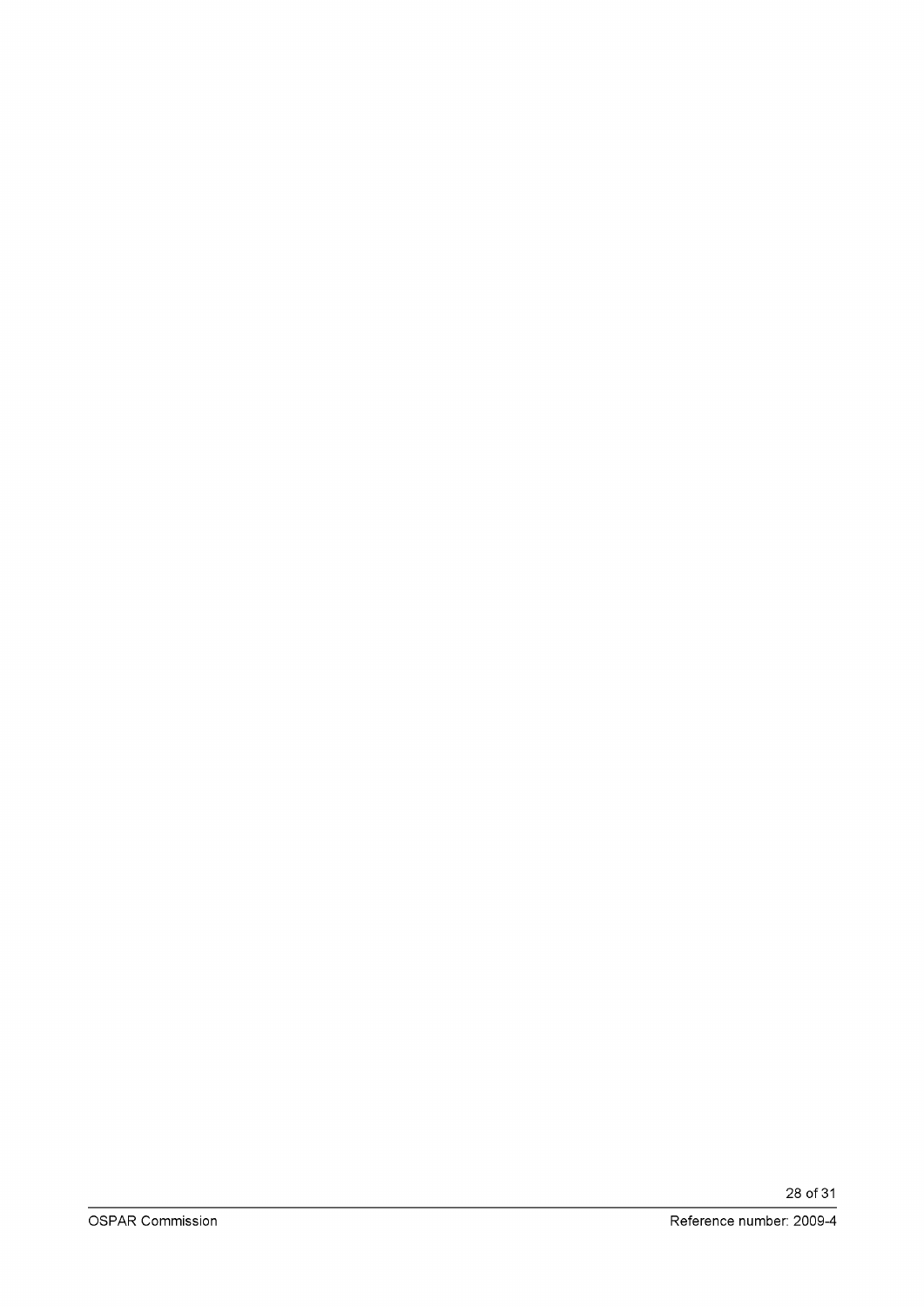# Best Environmental Practice (BEP)

## **Introduction**

This Technical Annex was prepared bearing in mind that, although the guidelines strictly only apply to the disposal of dredged material, Contracting Parties are encouraged also to exercise control over dredging operations.

This Technical Annex has as its aim to provide guidance to national regulatory authorities, operators of dredging vessels and port authorities on how to minimise the effects on the environment of dredging and disposal operations. Careful assessment and planning of dredging operations are necessary to minimise the impacts on marine species and habitats.

The items given as BEP under the different headings of this Technical Annex are given as examples. Their applicability will generally vary according to the particular circumstances of each operation and it is clear that different approaches may then be appropriate. More detailed information on dredging techniques and processes can be found in Guide 4 of the IADC/CEDA series on Environmental Aspects of Dredging.



Point A - Minimisation of the effects caused by the disposal of dredged material - is comprehensively described in the main body of these guidelines.

Point B 'Optimisation of the disposed quantities', Point C 'Improvement of sediment quality' and Point D 'Minimise the Impacts of Dredging' are requirements resulting from Annex V to the OSPAR Convention (see § 3.5 of the OSPAR Guidelines for the Management of Dredged Material), and, in addition, are very relevant to the prevention of pollution of the marine environment resulting from the disposal of dredged materials. Descriptions of BEP in relation to these activities are given at Appendices I and II.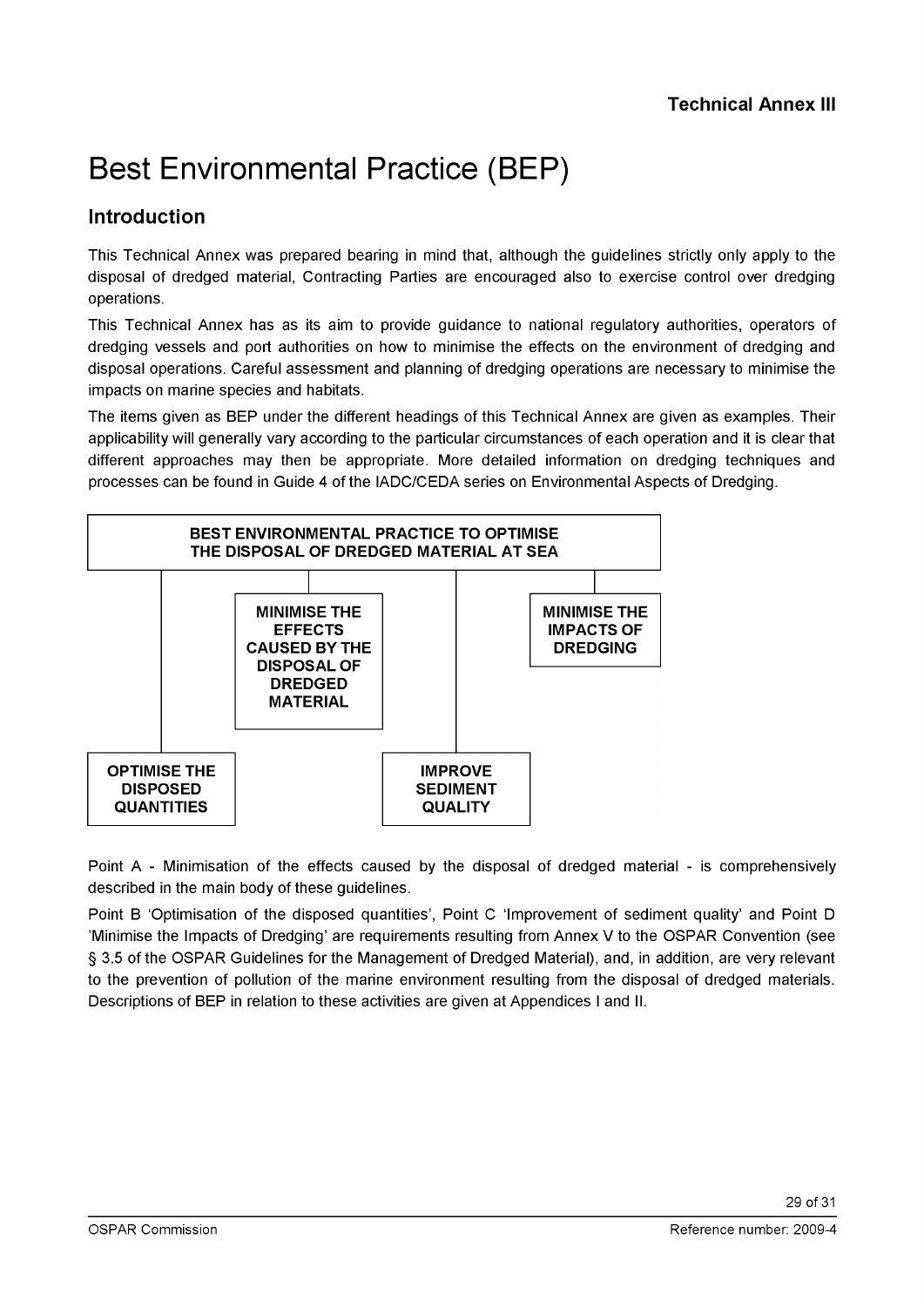**APPENDIX I**